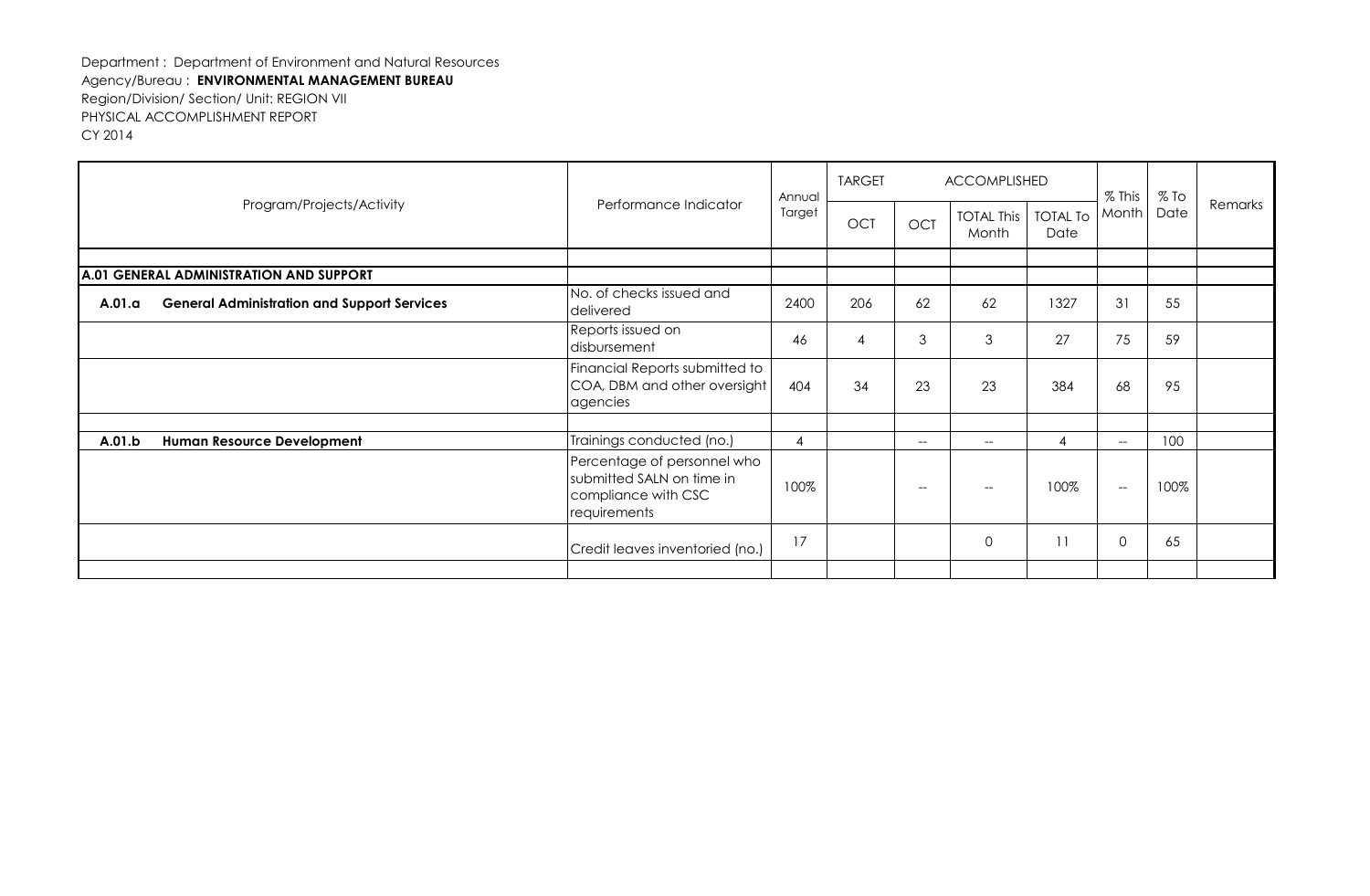| Program/Projects/Activity                                             | Annual<br>Performance Indicator<br>Target         | <b>TARGET</b> |            | <b>ACCOMPLISHED</b>                                 |                                                     | $%$ This                 | $%$ To                                              |      |         |
|-----------------------------------------------------------------------|---------------------------------------------------|---------------|------------|-----------------------------------------------------|-----------------------------------------------------|--------------------------|-----------------------------------------------------|------|---------|
|                                                                       |                                                   |               | <b>OCT</b> | <b>OCT</b>                                          | <b>TOTAL This</b><br>Month                          | <b>TOTAL To</b><br>Date  | Month                                               | Date | Remarks |
| <b>A.03 OPERATIONS</b>                                                |                                                   |               |            |                                                     |                                                     |                          |                                                     |      |         |
| <b>IMFO 1: ENVIRONMENTAL REGULATION SERVICES</b>                      |                                                   |               |            |                                                     |                                                     |                          |                                                     |      |         |
|                                                                       |                                                   |               |            |                                                     |                                                     |                          |                                                     |      |         |
| A.03.a Planning, Policy Formulation and Management Information System |                                                   |               |            |                                                     |                                                     |                          |                                                     |      |         |
| A. Planning & Programming                                             |                                                   |               |            |                                                     |                                                     |                          |                                                     |      |         |
|                                                                       |                                                   |               |            |                                                     |                                                     |                          |                                                     |      |         |
|                                                                       |                                                   |               |            |                                                     |                                                     |                          |                                                     |      |         |
| A.1 Preparation of Work and Financial Plan                            | Work and Financial Plan<br>prepared (no.)         |               |            | $\overline{\phantom{a}}$                            | $\hspace{0.05cm}$ $\hspace{0.05cm}$                 |                          | $\hspace{0.05cm} -$                                 | 100  |         |
|                                                                       | -Workshop<br>attended/conducted                   | 3             |            | $-$                                                 | $\overline{\phantom{a}}$                            | 3                        | $\overline{\phantom{a}}$                            | 100  |         |
|                                                                       |                                                   |               |            |                                                     |                                                     |                          |                                                     |      |         |
| A.2 Preparation of Accomplishments                                    | Quarterly Accomplishment<br>Report prepared (no.) | 4             |            | $\hspace{0.05cm} -\hspace{0.05cm} -\hspace{0.05cm}$ | $\hspace{0.05cm} -\hspace{0.05cm} -\hspace{0.05cm}$ | 3                        | $\hspace{0.05cm} -\hspace{0.05cm} -\hspace{0.05cm}$ | 75   |         |
|                                                                       | Annual Performance Report<br>prepared (no.)       |               |            | $-$                                                 | $-$                                                 | $\overline{\phantom{0}}$ | $\sim$                                              | $-$  |         |
| A.3 Validation and Monitoring of Accomplishments                      | Assessment prepared                               | 4             |            |                                                     |                                                     | 3                        | $\hspace{0.05cm} -\hspace{0.05cm} -\hspace{0.05cm}$ | 75   |         |
| <b>B. Statistical Services</b>                                        |                                                   |               |            |                                                     |                                                     |                          |                                                     |      |         |
| <b>B.1 Preparation of Statistical Reports:</b>                        | <b>Statistical Reports prepared</b>               | 18            | 6          | 6                                                   | 6                                                   | 18                       | 100                                                 | 100  |         |
| - Industrial Emission Monitoring Report (Semi-annual)                 |                                                   |               |            |                                                     |                                                     |                          |                                                     |      |         |
| - Industrial Environmental Compliance (Semi-Annual)                   |                                                   |               |            |                                                     |                                                     |                          |                                                     |      |         |
| - Ambient Air Quality monitoring Report (Quarterly)                   |                                                   |               |            |                                                     |                                                     |                          |                                                     |      |         |
| - Water Quality Monitoring Report (Quarterly)                         |                                                   |               |            |                                                     |                                                     |                          |                                                     |      |         |
| - Number of Clearances and Volume of Importation for                  |                                                   |               |            |                                                     |                                                     |                          |                                                     |      |         |
| Chemicals (Semi-Annual)                                               |                                                   |               |            |                                                     |                                                     |                          |                                                     |      |         |
| - Hazardous Waste Generation by Type (Quarterly)                      |                                                   |               |            |                                                     |                                                     |                          |                                                     |      |         |
|                                                                       |                                                   |               |            |                                                     |                                                     |                          |                                                     |      |         |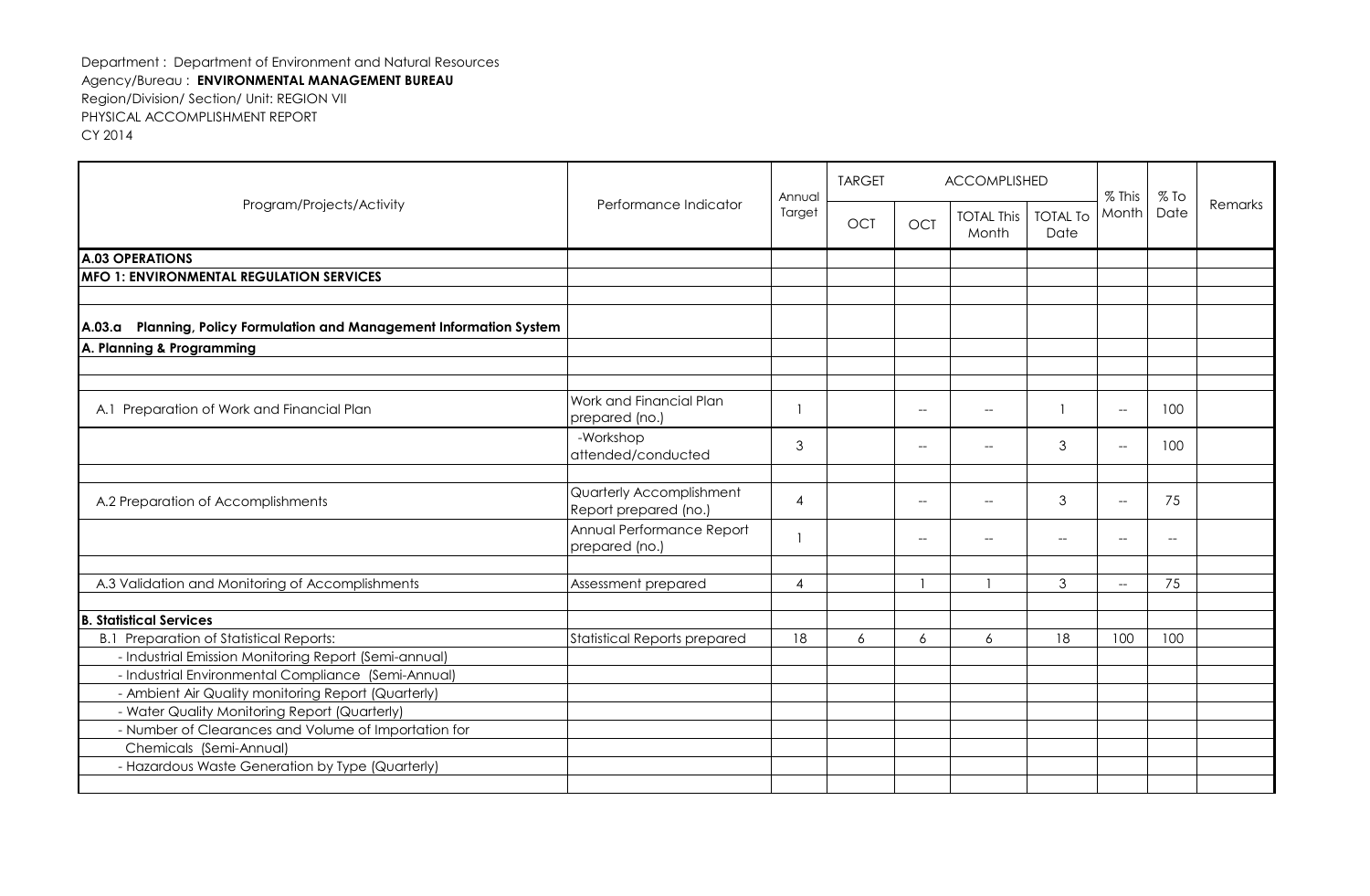| Program/Projects/Activity                                                                  |                                                      | Annual         | <b>TARGET</b>  | <b>ACCOMPLISHED</b>               |                                                     |                         |                                                     | $%$ To                                              |         |
|--------------------------------------------------------------------------------------------|------------------------------------------------------|----------------|----------------|-----------------------------------|-----------------------------------------------------|-------------------------|-----------------------------------------------------|-----------------------------------------------------|---------|
|                                                                                            | Performance Indicator                                | Target         | <b>OCT</b>     | <b>OCT</b>                        | <b>TOTAL This</b><br>Month                          | <b>TOTAL To</b><br>Date | % This<br>Month                                     | Date                                                | Remarks |
| C. Management Information System                                                           |                                                      |                |                |                                   |                                                     |                         |                                                     |                                                     |         |
| C.1. Updating of database                                                                  | Database updated (no.)                               | $\overline{4}$ |                |                                   |                                                     | 3                       | $\overline{\phantom{a}}$                            | 75                                                  |         |
| (EIA Systems, Document Tracking System, NSWMC database, WQIS<br>Ambient, Air Quality (TSP) |                                                      |                |                |                                   |                                                     |                         |                                                     |                                                     |         |
| C.2 Updating of Regional Website                                                           | Website updated (no.)                                |                |                | $\hspace{0.05cm} \dashrightarrow$ | $\hspace{0.05cm} -\hspace{0.05cm} -\hspace{0.05cm}$ |                         | $\hspace{0.05cm}$ $\hspace{0.05cm}$                 | 100                                                 |         |
| A.03.b Legal Services and Provision of Secretariat Services to the Pollution               |                                                      |                |                |                                   |                                                     |                         |                                                     |                                                     |         |
| <b>Adjudication Board</b>                                                                  |                                                      |                |                |                                   |                                                     |                         |                                                     |                                                     |         |
| A. Pollution complaints processed                                                          | Pollution complaints acted<br>upon (no.)             | 30             | $\overline{2}$ | 8                                 | 8                                                   | 25                      | 400                                                 | 83                                                  |         |
| <b>B. Reactivate inactive PAB cases</b>                                                    | PAB cases reactivated (no.)                          | $\overline{2}$ |                |                                   |                                                     |                         | $\overline{\phantom{a}}$                            | 50                                                  |         |
| C. Execution of PAB Orders/Resolutions                                                     | PAB orders/Resolutions<br>executed/implemented (no.) | $\mathbf{2}$   |                | $-$                               | $\overline{\phantom{a}}$                            | $-\!$                   | $\hspace{0.05cm} -\hspace{0.05cm} -\hspace{0.05cm}$ | $\hspace{0.05cm} -\hspace{0.05cm} -\hspace{0.05cm}$ |         |
| D. Monitoring of firms Compliance to PAB Orders/Resolutions                                | Firms monitored (no.)                                | 6              |                | $\overline{2}$                    | $\overline{2}$                                      | 3                       | 200                                                 | 50                                                  |         |
| A.03.c Pollution Research and Laboratory Services                                          |                                                      |                |                |                                   |                                                     |                         |                                                     |                                                     |         |
|                                                                                            |                                                      |                |                |                                   |                                                     |                         |                                                     |                                                     |         |
| A. Implementation of the Environmental Laboratory Recognition (ELR)<br><b>Scheme</b>       | Laboratories assessed (no.)                          |                |                |                                   |                                                     |                         |                                                     |                                                     |         |
|                                                                                            | Laboratories monitored and<br>Re-assessed (no.)      | 5              | 3              | $\overline{\phantom{a}}$          | $\overline{\phantom{a}}$                            | 5                       | $\overline{\phantom{0}}$                            | 100                                                 |         |
|                                                                                            |                                                      |                |                |                                   |                                                     |                         |                                                     |                                                     |         |
| <b>B. Analysis of Samples</b>                                                              | Samples analyzed (no.)                               | 1500           | 125            | 150                               | 150                                                 | 1299                    | 120                                                 | 87                                                  |         |
|                                                                                            | -Air samples (no.)                                   | 288            | 24             | 24                                | 24                                                  | 219                     | 100                                                 | 76                                                  |         |
|                                                                                            | -Water Samples (no.)                                 | 1212           | 101            | 126                               | 126                                                 | 1050                    | 125                                                 | 87                                                  |         |
|                                                                                            | Determinations made (no.)                            | 3500<br>288    | 292<br>24      | 645<br>24                         | 645<br>24                                           | 5529<br>194             | 221<br>100                                          | 158<br>67                                           |         |
|                                                                                            | - Air (no.)<br>- Water (no.)                         | 3212           | 268            | 621                               | 621                                                 | 5333                    | 232                                                 | 166                                                 |         |
|                                                                                            |                                                      |                |                |                                   |                                                     |                         |                                                     |                                                     |         |
|                                                                                            |                                                      |                |                |                                   |                                                     |                         |                                                     |                                                     |         |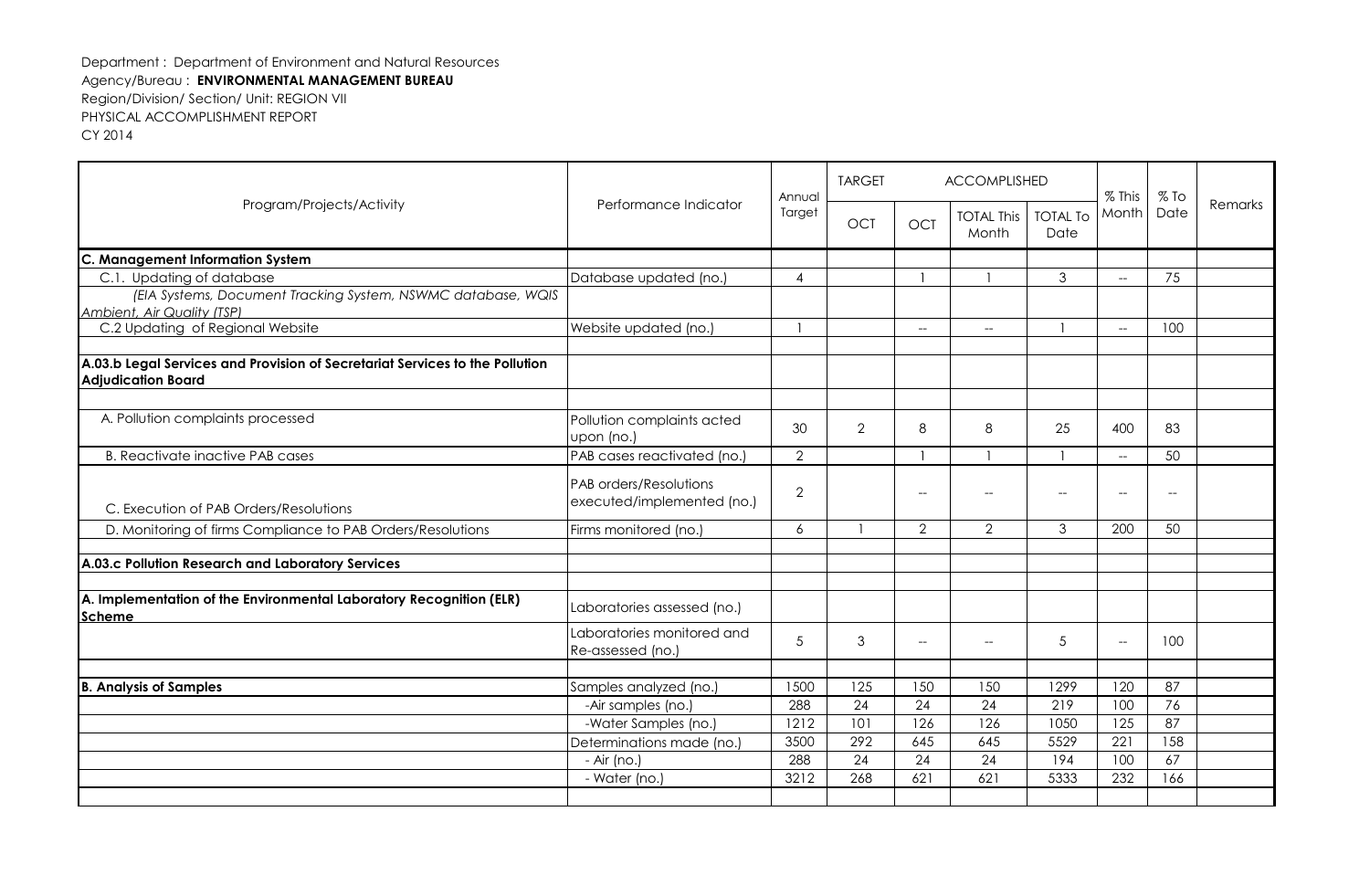| Program/Projects/Activity                                                                 |                                                         | Annual         | <b>TARGET</b> |                          | <b>ACCOMPLISHED</b>                                 |                          | $%$ This                                            | $%$ To                   |         |
|-------------------------------------------------------------------------------------------|---------------------------------------------------------|----------------|---------------|--------------------------|-----------------------------------------------------|--------------------------|-----------------------------------------------------|--------------------------|---------|
|                                                                                           | Performance Indicator                                   | Target         | <b>OCT</b>    | <b>OCT</b>               | <b>TOTAL This</b><br>Month                          | <b>TOTAL To</b><br>Date  | Month                                               | Date                     | Remarks |
| C. Upgrading of Laboratory Facilities (DAO 98-63 & ISO 17025)                             | Aspect upgraded (No.)                                   |                |               | $\overline{\phantom{a}}$ | $\hspace{0.05cm}$ – $\hspace{0.05cm}$               |                          | $\overline{\phantom{a}}$                            | 100                      |         |
|                                                                                           | Assessment conducted                                    |                |               | $- -$                    | $\hspace{0.05cm} -\hspace{0.05cm} -\hspace{0.05cm}$ |                          | $\hspace{0.05cm} -\hspace{0.05cm} -\hspace{0.05cm}$ | 100                      |         |
|                                                                                           |                                                         |                |               |                          |                                                     |                          |                                                     |                          |         |
| D. Capability Building for Laboratory Analyst/Staff                                       | Laboratory staff trained (no.)                          | $\overline{4}$ |               | $\overline{\phantom{a}}$ |                                                     | 4                        | $\hspace{0.05cm} -\hspace{0.05cm} -\hspace{0.05cm}$ | 100                      |         |
|                                                                                           |                                                         |                |               |                          |                                                     |                          |                                                     |                          |         |
| E. Calibration and Maintainance of equipment and glassware                                | Equipment and glassware<br>calibrated/maintained        | $\sqrt{5}$     |               | $-$                      |                                                     | 5                        | $\overline{\phantom{a}}$                            | 100                      |         |
|                                                                                           |                                                         |                |               |                          |                                                     |                          |                                                     |                          |         |
| A.03.d Environmental Education and Information                                            |                                                         |                |               |                          |                                                     |                          |                                                     |                          |         |
|                                                                                           |                                                         |                |               |                          |                                                     |                          |                                                     |                          |         |
| A. Conduct of special events for international and national environmental<br>celebrations | Event Report prepared and<br>submitted (no.) (including | 6              |               | $-$                      |                                                     | 4                        | $-$                                                 | 67                       |         |
| - World Water Day (March 22)/ Phil. Water Week                                            |                                                         |                |               |                          |                                                     |                          |                                                     |                          |         |
| - Earth Day (April 22)                                                                    |                                                         |                |               |                          |                                                     |                          |                                                     |                          |         |
| - World Environment Day (June 5) /Phil.Envt. Month (June)                                 |                                                         |                |               |                          |                                                     |                          |                                                     |                          |         |
| - National Clean-up Month/ National Ozone Protection Month                                |                                                         |                |               |                          |                                                     |                          |                                                     |                          |         |
| - National Clean Air Month/National Environmental Awareness Month<br>(November)           |                                                         |                |               |                          |                                                     |                          |                                                     |                          |         |
| - Global Warming and Climate Change Consciousness Week(Nov. 19-25)                        |                                                         |                |               |                          |                                                     |                          |                                                     |                          |         |
|                                                                                           |                                                         |                |               |                          |                                                     |                          |                                                     |                          |         |
| B. Preparation of Annual State of Regional Brown Environment Reports                      |                                                         |                |               |                          |                                                     |                          |                                                     |                          |         |
| - 2013 Regional Air Quality Status Report                                                 | Report prepared and<br>submitted (no.)                  |                |               | $-$                      | $\overline{\phantom{a}}$                            |                          | $\hspace{0.05cm} -\hspace{0.05cm} -\hspace{0.05cm}$ | 100                      |         |
| - 2013 Regional Airshed Status Report                                                     | Report prepared and<br>submitted (no.)                  |                |               | $-$                      | $-$                                                 |                          | $\hspace{0.05cm} -\hspace{0.05cm} -\hspace{0.05cm}$ | 100                      |         |
| - 2013 Regional State of Brown Environment Report                                         | Report prepared and<br>submitted (no.)                  |                |               | $-$                      |                                                     | $\overline{\phantom{a}}$ | $-$                                                 | $\overline{\phantom{a}}$ |         |
|                                                                                           |                                                         |                |               |                          |                                                     |                          |                                                     |                          |         |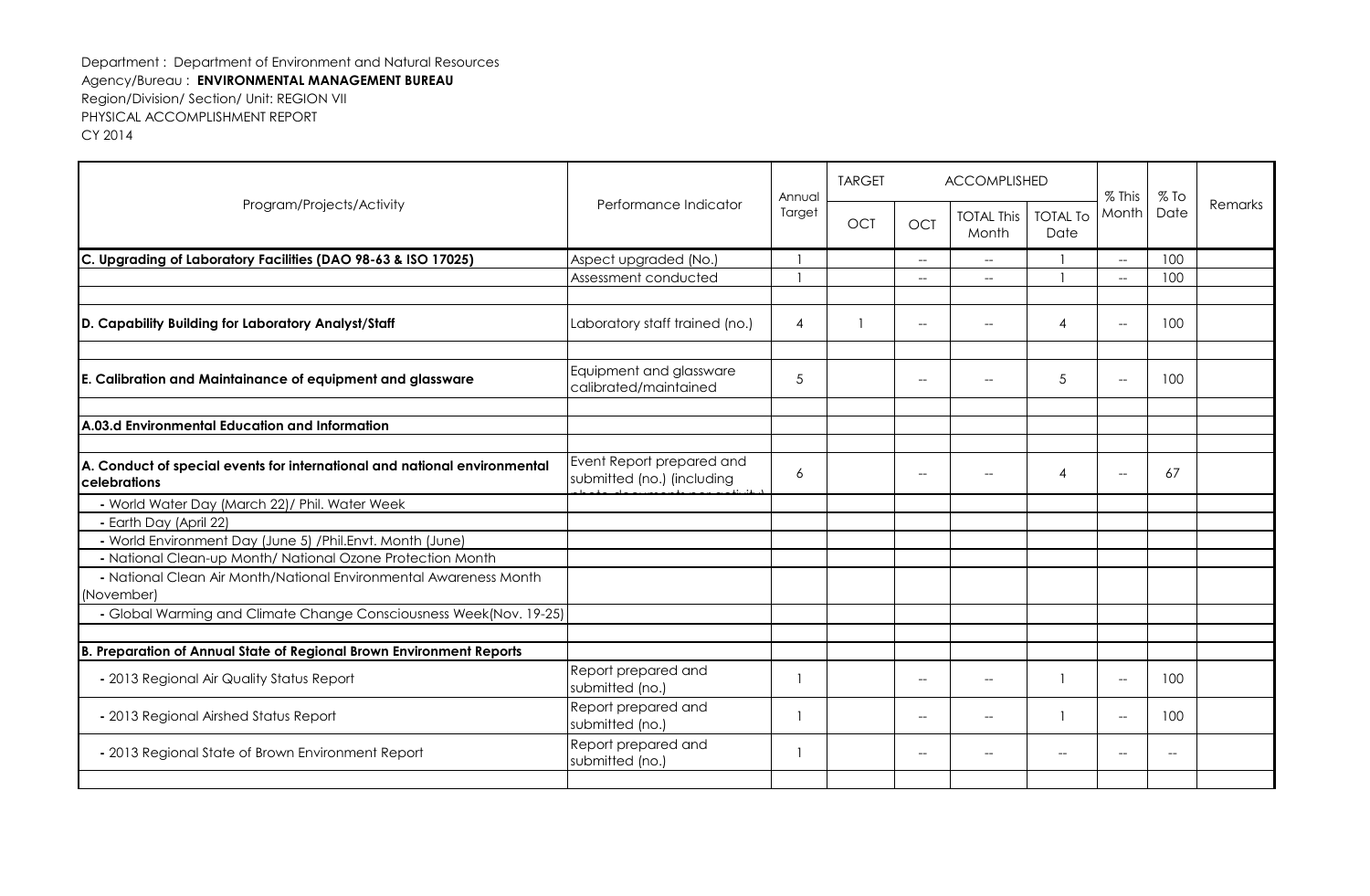| Program/Projects/Activity                                                                                                          |                                                        | Annual         | <b>TARGET</b> |                                                     | ACCOMPLISHED                                        |                         | % This                                              | $%$ To |         |
|------------------------------------------------------------------------------------------------------------------------------------|--------------------------------------------------------|----------------|---------------|-----------------------------------------------------|-----------------------------------------------------|-------------------------|-----------------------------------------------------|--------|---------|
|                                                                                                                                    | Performance Indicator                                  | Target         | <b>OCT</b>    | <b>OCT</b>                                          | <b>TOTAL This</b><br>Month                          | <b>TOTAL To</b><br>Date | Month                                               | Date   | Remarks |
| B.1 Collection and initial analysis of data, and conduct of review<br>meetings for 2014 Regional State of Brown Environment Report | Draft Report prepared<br>Directories prepared (no.)    |                |               |                                                     |                                                     |                         | $\hspace{0.05cm} -\hspace{0.05cm} -\hspace{0.05cm}$ | 100    |         |
| C. Convening of Regional Inter-Agency Committee on Environmental<br>Education                                                      | Agreement made (no.)                                   | -1             |               |                                                     |                                                     |                         | $\hspace{0.05cm} \ldots$                            | 100    |         |
| D. Development of Regional Action Plan to Implementation RA 9512                                                                   | Action Plan prepared (no.)                             |                |               | $\sim$                                              | $\hspace{0.05cm} -\hspace{0.05cm} -\hspace{0.05cm}$ |                         | $\hspace{0.05cm} -\hspace{0.05cm} -\hspace{0.05cm}$ | 100    |         |
| E. Promotion and Strengthening of the National Program for Sustainable<br>and Eco-friendly Schools                                 | Good Practices of Schools<br>Documented (no.)          |                |               | $-$                                                 | $-$                                                 |                         | $\overline{\phantom{a}}$                            | 100    |         |
| F. Capacity Building/Attendance to Trainings/Seminars/Conference                                                                   | Trainings/Workshop/Conferenc<br>e/Attended (no.)       | $\overline{2}$ |               | $-$                                                 | $-$                                                 | $\overline{2}$          | $\hspace{0.05cm} \ldots$                            | 100    |         |
| G. Environmental Awareness Campaign                                                                                                |                                                        |                |               |                                                     |                                                     |                         |                                                     |        |         |
| G.1 Conduct of Seminars/Symposia and Lectures/consultations<br>(LGUs, Education Sector and other Stakeholders)                     | Seminars/Symposia<br>conducted (no.)                   | 4              |               | $-$                                                 | $-$                                                 | 5                       | $\hspace{0.05cm} -\hspace{0.05cm} -\hspace{0.05cm}$ | 125    |         |
|                                                                                                                                    | - Academe (no.)                                        | 30             |               | $\hspace{0.05cm} -\hspace{0.05cm} -\hspace{0.05cm}$ | $\hspace{0.05cm} -\hspace{0.05cm} -\hspace{0.05cm}$ | 38                      | $\hspace{0.05cm} -\hspace{0.05cm} -\hspace{0.05cm}$ | 127    |         |
|                                                                                                                                    | - LGUs (no.)                                           | 30             |               | $\hspace{0.05cm} -\hspace{0.05cm} -\hspace{0.05cm}$ | $-$                                                 | 50                      | $\hspace{0.05cm} -\hspace{0.05cm} -\hspace{0.05cm}$ | 167    |         |
|                                                                                                                                    | - Other Stakeholders (no.)                             | 30             |               | $\overline{\phantom{a}}$                            | $\hspace{0.05cm} -\hspace{0.05cm} -\hspace{0.05cm}$ | 60                      | $\hspace{0.05cm} -\hspace{0.05cm} -\hspace{0.05cm}$ | 200    |         |
|                                                                                                                                    | Lectures conducted (no.)                               | 6              |               | $-$                                                 | $-$                                                 | $\overline{7}$          | $\hspace{0.05cm} -\hspace{0.05cm} -\hspace{0.05cm}$ | 117    |         |
| G.2 Networking with Media for Public Environmental Report                                                                          | Radio guestings/program(no.)                           | $\overline{2}$ |               | $\overline{a}$                                      | $-$                                                 | $\overline{2}$          | $\overline{\phantom{a}}$                            | 100    |         |
| Assistance to Regional IEC Program                                                                                                 | Regional IEC program assisted<br>(radio program) (no.) | $\overline{2}$ |               | $\overline{a}$                                      |                                                     | $\overline{2}$          | $\overline{\phantom{a}}$                            | 100    |         |
| G.3 Production/dissemination of IEC materials                                                                                      | <b>IEC</b> materials<br>produced/disseminated          | 100            |               | $\overline{\phantom{a}}$                            |                                                     | 300                     | $\hspace{0.05cm} \ldots$                            | 300    |         |
|                                                                                                                                    |                                                        |                |               |                                                     |                                                     |                         |                                                     |        |         |
| A.03.e ENVIRONMENTAL MANAGEMENT & POLLUTION CONTROL                                                                                |                                                        |                |               |                                                     |                                                     |                         |                                                     |        |         |
|                                                                                                                                    |                                                        |                |               |                                                     |                                                     |                         |                                                     |        |         |
| A.03.e1 Implementation of Clean Air Regulations                                                                                    |                                                        |                |               |                                                     |                                                     |                         |                                                     |        |         |
| <b>CLEAN AIR</b>                                                                                                                   |                                                        |                |               |                                                     |                                                     |                         |                                                     |        |         |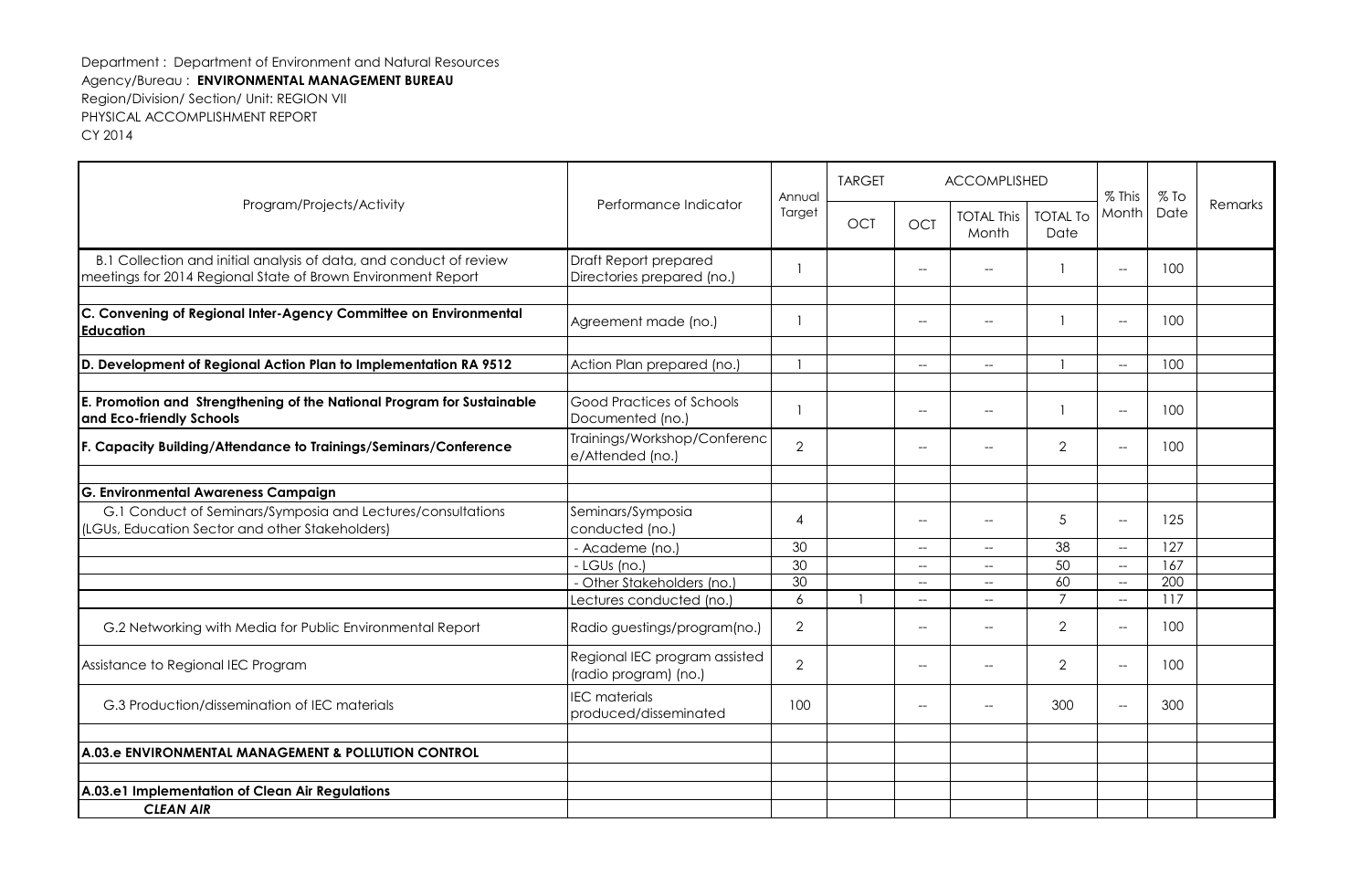| Program/Projects/Activity                                                                  | Annual<br>Performance Indicator                   | <b>TARGET</b>   |                | <b>ACCOMPLISHED</b>      |                            | $%$ This                | $%$ To                                              | Remarks |  |
|--------------------------------------------------------------------------------------------|---------------------------------------------------|-----------------|----------------|--------------------------|----------------------------|-------------------------|-----------------------------------------------------|---------|--|
|                                                                                            |                                                   | Target          | OCT            | OCT                      | <b>TOTAL This</b><br>Month | <b>TOTAL To</b><br>Date | Month                                               | Date    |  |
|                                                                                            |                                                   |                 |                |                          |                            |                         |                                                     |         |  |
| Reduce air pollution in Metro Manila and other cities                                      |                                                   |                 |                |                          |                            |                         |                                                     |         |  |
| -Reduced TSP level (5% of 2012)                                                            |                                                   |                 |                |                          |                            |                         |                                                     |         |  |
| -Established baseline for PM10 and PM2.5                                                   |                                                   |                 |                |                          |                            |                         |                                                     |         |  |
| -10% Increase in Monitoring and Compliance                                                 |                                                   |                 |                |                          |                            |                         |                                                     |         |  |
| A. Linis Hangin Program                                                                    |                                                   |                 |                |                          |                            |                         |                                                     |         |  |
| A.1 Bantay Usok/Bantay Tambutso                                                            |                                                   |                 |                |                          |                            |                         |                                                     |         |  |
| A.1.1 Re-energize Anti-Smoke Belching Campaign Along EDSA and<br>other major urban centers | ASBU teams created and<br>operationalized (no.)   |                 |                |                          |                            |                         |                                                     |         |  |
| A.1.2 Strengthen Monitoring of all accredited Private Emission                             | PETCs monitored (no.)                             | 38              | 5              | $--$                     | $--$                       | 39                      | $\hspace{0.05cm} -\hspace{0.05cm} -\hspace{0.05cm}$ | 103     |  |
| <b>Testing Centers nationwide</b>                                                          |                                                   |                 |                |                          |                            |                         |                                                     |         |  |
| A.1.3 Emission testing of vehicles                                                         | Vehicles tested (no.)                             | 20              | 5              | $\overline{a}$           | $- -$                      | 40                      | $\hspace{0.05cm} -\hspace{0.05cm} -\hspace{0.05cm}$ | 200     |  |
| *All DENR vehicles                                                                         |                                                   |                 |                |                          |                            |                         |                                                     |         |  |
| *All Government volunteer vehicles                                                         |                                                   | 3               |                | $\overline{\phantom{a}}$ | $--$                       | 3                       | $\hspace{0.05cm} -\hspace{0.05cm} -\hspace{0.05cm}$ | 100     |  |
| A.2 Bantay Tsimineya                                                                       | Permit to Operate for Air<br>issued (no.)         | 400             | 37             | 28                       | 28                         | 321                     | 76                                                  | 80      |  |
|                                                                                            | - NEW                                             | 80              | $\overline{7}$ | $\epsilon$               | 6                          | 64                      | 86                                                  | 80      |  |
|                                                                                            | - RENEWAL                                         | 320             | 30             | 22                       | 22                         | 254                     | 73                                                  | 79      |  |
|                                                                                            | Firms monitored/inspected<br>(no.)                | 850             | 71             | 98                       | 98                         | 603                     | 138                                                 | 71      |  |
|                                                                                            | Test plan reviewed/approved                       | 10              |                | $\overline{2}$           | $\overline{2}$             | 15                      | 200                                                 | 150     |  |
|                                                                                            | Stack sampling tests<br>conducted (no.) /observed | 10 <sup>°</sup> |                | $\overline{2}$           | $\overline{2}$             | 15                      | 200                                                 | 150     |  |
|                                                                                            | Samples collected (no.)                           | 10              |                | $\mathbf{2}$             | $\overline{2}$             | 15                      | 200                                                 | 150     |  |
|                                                                                            | NOVs issued (no.)                                 | 20              | $\overline{2}$ |                          |                            | 12                      | 50                                                  | 60      |  |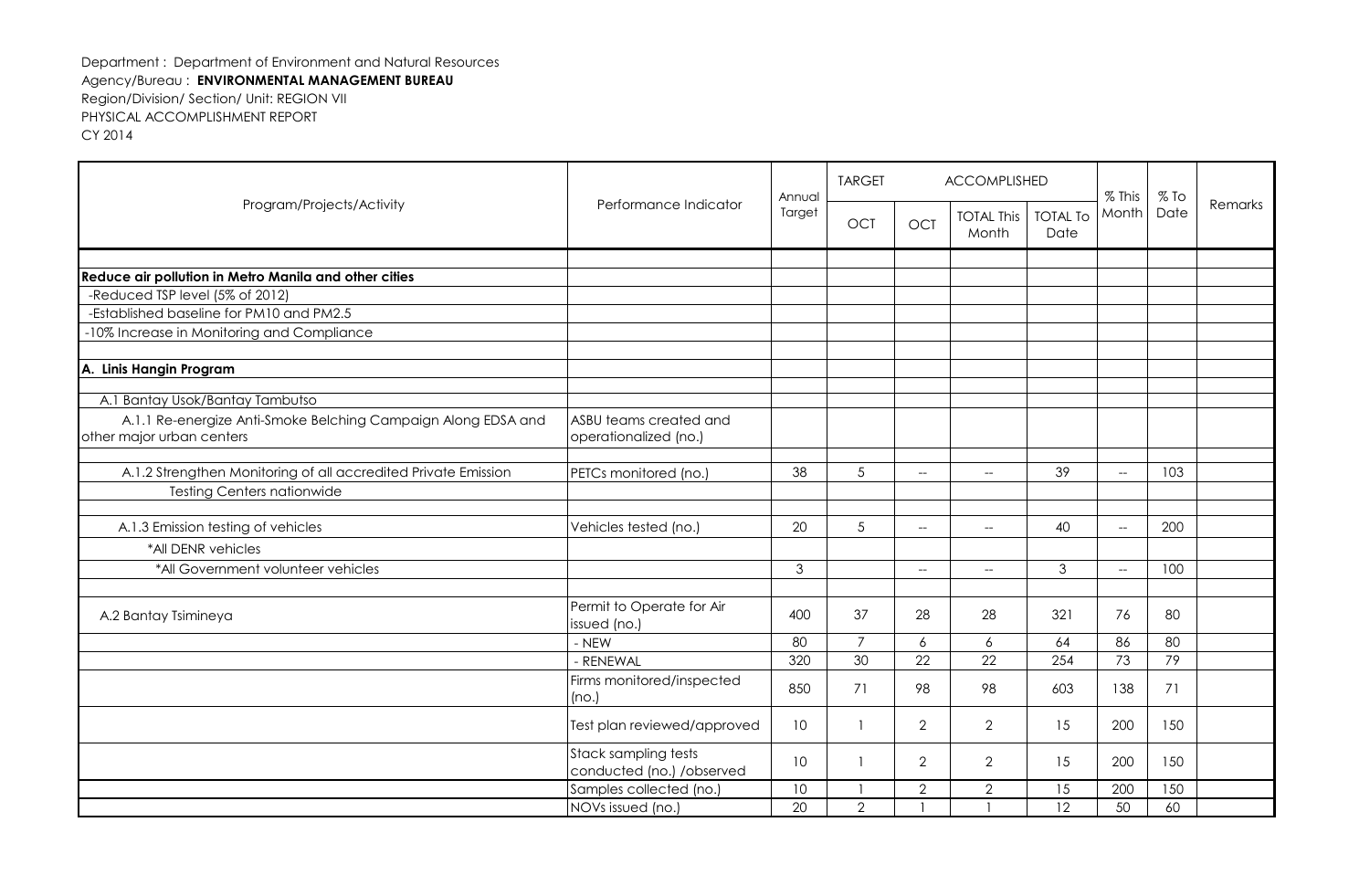| Program/Projects/Activity                                                                 | Performance Indicator                                                               | Annual         | <b>TARGET</b>  |                                                     | ACCOMPLISHED               |                         | $%$ This                                            | $%$ To |         |
|-------------------------------------------------------------------------------------------|-------------------------------------------------------------------------------------|----------------|----------------|-----------------------------------------------------|----------------------------|-------------------------|-----------------------------------------------------|--------|---------|
|                                                                                           |                                                                                     | Target         | OCT            | <b>OCT</b>                                          | <b>TOTAL This</b><br>Month | <b>TOTAL To</b><br>Date | Month                                               | Date   | Remarks |
|                                                                                           | <b>Technical Conference</b><br>conducted (no.)                                      | 20             | $\overline{2}$ |                                                     |                            | 12                      | 50                                                  | 60     |         |
|                                                                                           | Compliance plan approved<br>and monitored                                           | $\overline{2}$ |                |                                                     |                            |                         | 100                                                 | 50     |         |
|                                                                                           |                                                                                     |                |                |                                                     |                            |                         |                                                     |        |         |
| A.3 Bantay Sunog-Basura                                                                   |                                                                                     |                |                |                                                     |                            |                         |                                                     |        |         |
| A.3.1 Coordinate with LGUs in the enforcement of the ban<br>$\circ$<br>on open burning    | No. of LGUs coordinated for<br>adopting regulations on ban<br>on open burning (no.) | $\overline{2}$ |                | 3                                                   | 3                          | 3                       | $\hspace{0.05cm} -\hspace{0.05cm} -\hspace{0.05cm}$ | 150    |         |
|                                                                                           |                                                                                     |                |                |                                                     |                            |                         |                                                     |        |         |
| A.3.2 Technical assistance provided to LGUs in identifying priority<br>sites for greening | Priority sites for greening<br>identified (no.)                                     |                |                |                                                     |                            |                         | 100                                                 | 100    |         |
|                                                                                           |                                                                                     |                |                |                                                     |                            |                         |                                                     |        |         |
| <b>B. Updating of Universe</b>                                                            | Firms surveyed (no.)                                                                | 40             | 3              | $\mathbf{2}$                                        | $\overline{2}$             | 39                      | 50                                                  | 98     |         |
|                                                                                           | NOVs issued (no.)                                                                   | 20             | $\overline{2}$ | $\hspace{0.05cm} -\hspace{0.05cm} -\hspace{0.05cm}$ | $--$                       | 12                      | $\hspace{0.05cm}$ – $\hspace{0.05cm}$               | 60     |         |
|                                                                                           |                                                                                     |                |                |                                                     |                            |                         |                                                     |        |         |
| C. Emission Inventory                                                                     | Emission inventory conducted<br>(no.)                                               |                |                | $-$                                                 | $--$                       |                         | $\hspace{0.05cm} -\hspace{0.05cm} -\hspace{0.05cm}$ | 100    |         |
| - Stationary source                                                                       |                                                                                     |                |                |                                                     |                            |                         |                                                     |        |         |
| - Mobile source                                                                           |                                                                                     |                |                |                                                     |                            |                         |                                                     |        |         |
| - Area source/aviation                                                                    |                                                                                     |                |                |                                                     |                            |                         |                                                     |        |         |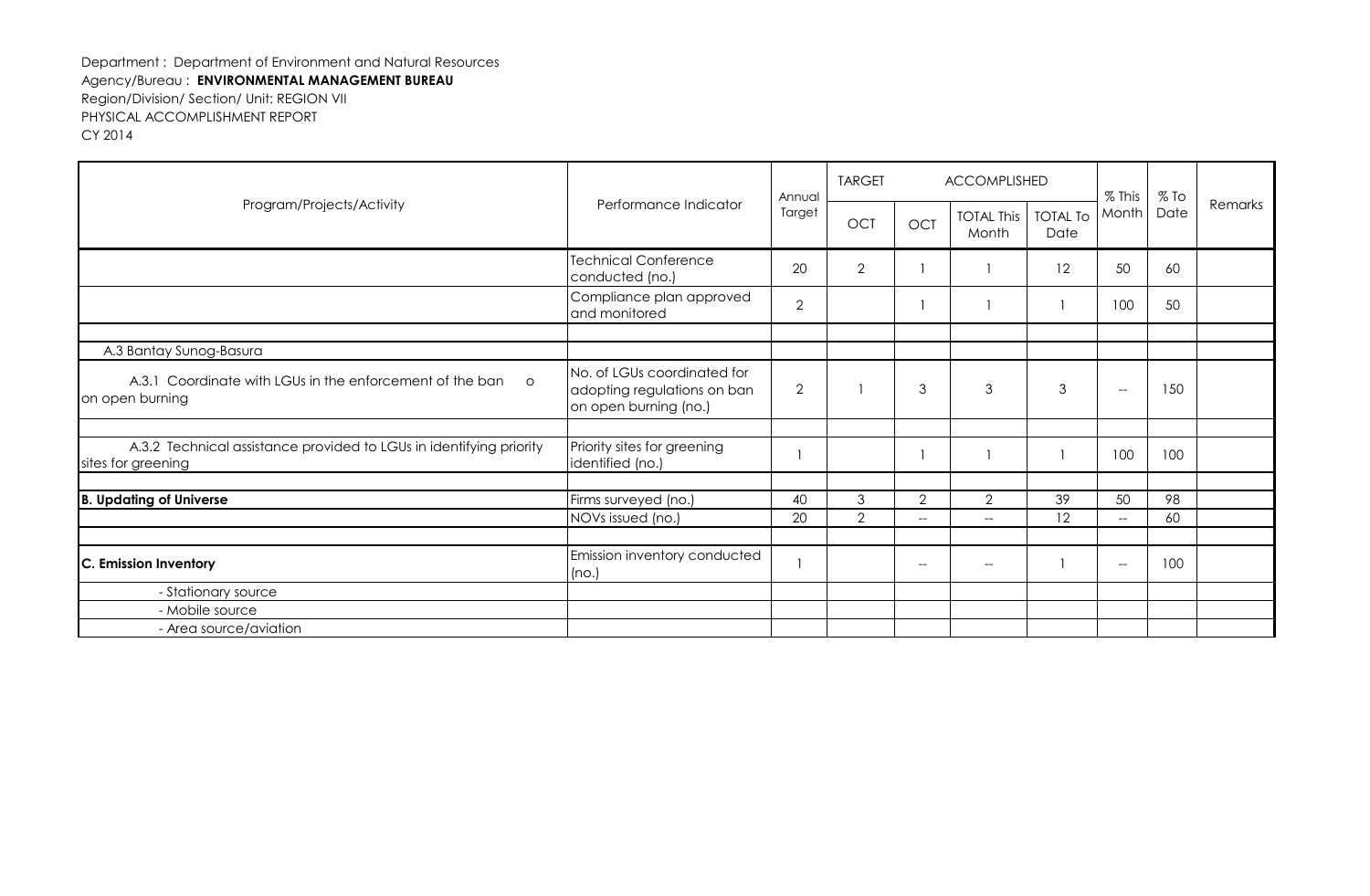|                                                                                                     |                                                             | Annual | <b>TARGET</b> |                          | ACCOMPLISHED                                        |                                                     | $%$ This                                            | $%$ To                                              |         |
|-----------------------------------------------------------------------------------------------------|-------------------------------------------------------------|--------|---------------|--------------------------|-----------------------------------------------------|-----------------------------------------------------|-----------------------------------------------------|-----------------------------------------------------|---------|
| Program/Projects/Activity                                                                           | Performance Indicator                                       | Target | OCT           | OCT                      | <b>TOTAL This</b><br>Month                          | <b>TOTAL To</b><br>Date                             | Month                                               | Date                                                | Remarks |
|                                                                                                     |                                                             |        |               |                          |                                                     |                                                     |                                                     |                                                     |         |
| D. Strengthen Ambient Air Monitoring                                                                | *Sampling stations maintained<br>and monitored (no.)        | 5      |               | $\overline{\phantom{a}}$ | $\hspace{0.05cm} \ldots$                            | 5                                                   | $\overline{\phantom{a}}$                            | 100                                                 |         |
|                                                                                                     | Other Pollutant parameters<br>monitored (no.)               |        |               |                          |                                                     |                                                     |                                                     |                                                     |         |
|                                                                                                     | Quarterly and Annual<br>Assessment Report prepared<br>(no.) |        |               | $\overline{\phantom{a}}$ | $\overline{\phantom{a}}$                            | $\overline{\phantom{a}}$                            | $\overline{a}$                                      | $\overline{\phantom{a}}$                            |         |
|                                                                                                     | AQMS calibrated and<br>maintained (no.)                     | 3      |               | $\overline{\phantom{a}}$ | $\hspace{0.05cm} \ldots$                            | $\hspace{0.05cm} -\hspace{0.05cm} -\hspace{0.05cm}$ | $\overline{\phantom{a}}$                            | $\hspace{0.05cm} -\hspace{0.05cm} -\hspace{0.05cm}$ |         |
|                                                                                                     |                                                             |        |               |                          |                                                     |                                                     |                                                     |                                                     |         |
| E. Airshed Operationalization(orientation; capacity building; conduct of<br>promotional activities) | Airsheds/ Governing Boards<br>resolutions issued(no.)       |        |               | $\overline{\phantom{a}}$ | $\hspace{0.05cm}$ – $\hspace{0.05cm}$               |                                                     | $\hspace{0.05cm} -\hspace{0.05cm} -\hspace{0.05cm}$ | 100                                                 |         |
|                                                                                                     | LGUs Ordinances issued (no.)                                |        |               | $\overline{\phantom{a}}$ | $\hspace{0.05cm} \ldots$                            |                                                     | $\hspace{0.05cm} -\hspace{0.05cm} -\hspace{0.05cm}$ | 100                                                 |         |
|                                                                                                     | Manual of operations<br>approved by GB                      |        |               | $-$                      | $\overline{\phantom{a}}$                            |                                                     | $\hspace{0.05cm} -\hspace{0.05cm} -\hspace{0.05cm}$ | 100                                                 |         |
| F. Designation of Additional Airshed                                                                | Additional Airsheds designated<br>(no.)                     |        |               |                          |                                                     |                                                     |                                                     |                                                     |         |
|                                                                                                     |                                                             |        |               |                          |                                                     |                                                     |                                                     |                                                     |         |
| G. Management of Non-attainment Areas                                                               | Non-attainment Area<br>designated (no.)                     |        |               | $\overline{\phantom{a}}$ | $\hspace{0.05cm} -\hspace{0.05cm} -\hspace{0.05cm}$ | $\hspace{0.05cm} -\hspace{0.05cm} -\hspace{0.05cm}$ | $-$                                                 | $\hspace{0.05cm} -\hspace{0.05cm} -\hspace{0.05cm}$ |         |
|                                                                                                     | Management Implementation<br>Plan (MIP) prepared            |        |               | $\overline{\phantom{a}}$ | $\hspace{0.05cm} -\hspace{0.05cm} -\hspace{0.05cm}$ | $\hspace{0.05cm} -\hspace{0.05cm} -\hspace{0.05cm}$ | $\hspace{0.05cm} -\hspace{0.05cm} -\hspace{0.05cm}$ | $-\!$                                               |         |
|                                                                                                     |                                                             |        |               |                          |                                                     |                                                     |                                                     |                                                     |         |
| H. Preparation of Annual Regional Air Quality Status Report                                         | Report prepared (no.)                                       |        |               | $\overline{\phantom{a}}$ | $\hspace{0.05cm} \ldots$                            | $\overline{\phantom{a}}$                            | $\overline{\phantom{a}}$                            | $\overline{\phantom{a}}$                            |         |
|                                                                                                     |                                                             |        |               |                          |                                                     |                                                     |                                                     |                                                     |         |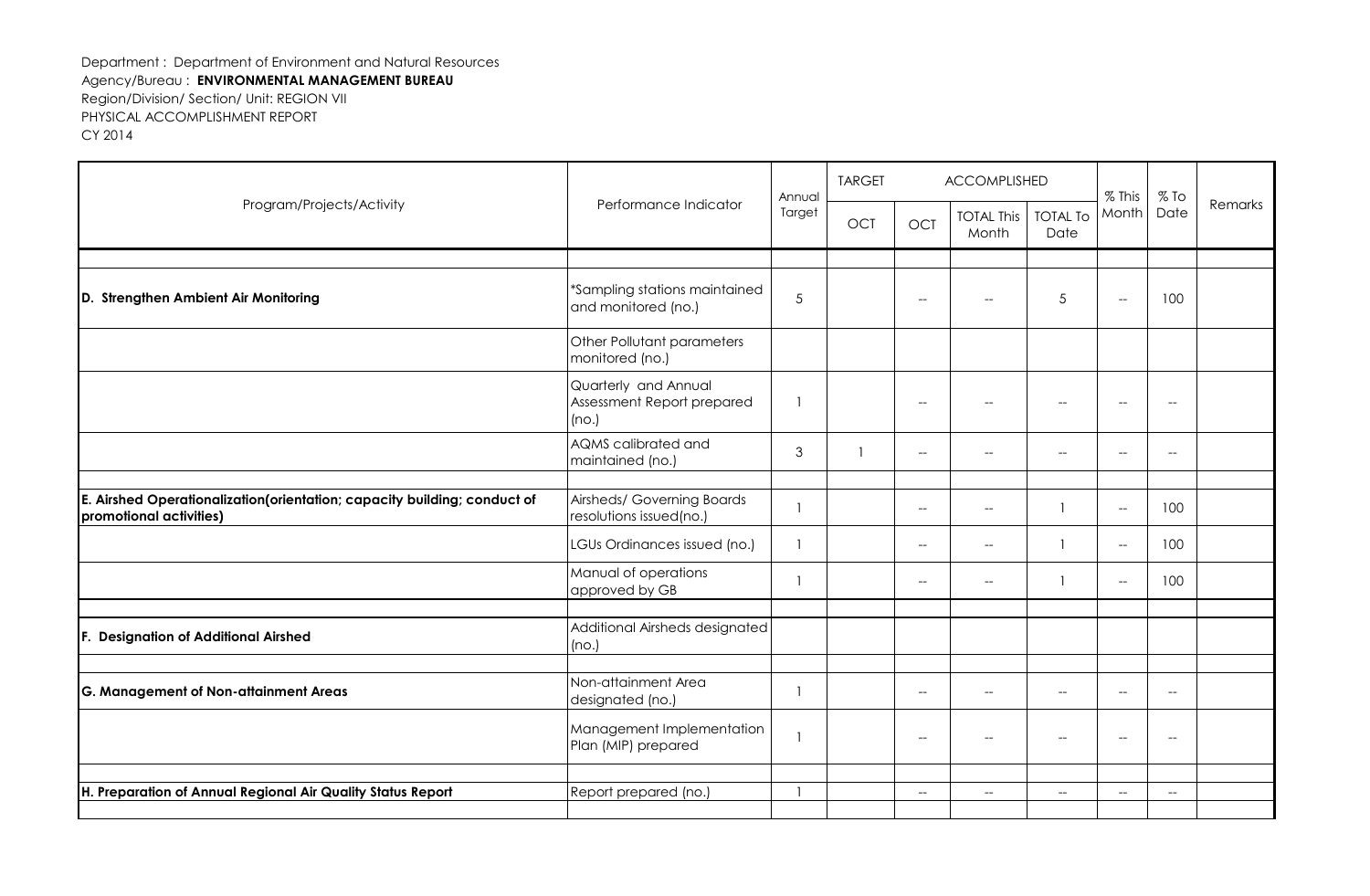| Program/Projects/Activity                                                  |                                                | Annual         | <b>TARGET</b> | ACCOMPLISHED                                        |                            |                          | % This                                              | $%$ To                                              |                              |
|----------------------------------------------------------------------------|------------------------------------------------|----------------|---------------|-----------------------------------------------------|----------------------------|--------------------------|-----------------------------------------------------|-----------------------------------------------------|------------------------------|
|                                                                            | Performance Indicator                          | Target         | <b>OCT</b>    | <b>OCT</b>                                          | <b>TOTAL This</b><br>Month | <b>TOTAL To</b><br>Date  | Month                                               | Date                                                | Remarks                      |
|                                                                            |                                                |                |               |                                                     |                            |                          |                                                     |                                                     |                              |
| <b>CLIMATE CHANGE</b>                                                      |                                                |                |               |                                                     |                            |                          |                                                     |                                                     |                              |
| A. Re-tooling of Regional GHG Inventory Team                               | Re-tooling workshops<br>attended (no.)         |                |               | $-$                                                 | $-$                        | $\overline{\phantom{a}}$ | $\overline{\phantom{a}}$                            | $\overline{\phantom{a}}$                            | to be<br>conducted<br>by CO  |
| B. Inventory of sectoral-level GHG emissions                               | Sectoral emission reports<br>submitted (no.)   |                |               | $-$                                                 | $-$                        | $-$                      | $\overline{\phantom{a}}$                            | $-\!$                                               | hold by<br>central<br>office |
| C. Inventory of entity-level GHG emissions                                 | Entity emission reports<br>submitted (no.)     |                |               |                                                     | $\overline{\phantom{a}}$   | $-$                      | $-$                                                 | $\hspace{0.05cm} -\hspace{0.05cm} -\hspace{0.05cm}$ |                              |
| D. Management of Regional GHG Database                                     | GHG database established &<br>maintained (no.) |                |               |                                                     |                            | --                       | $-$                                                 | $\overline{\phantom{a}}$                            | hold by<br>central<br>office |
|                                                                            |                                                |                |               |                                                     |                            |                          |                                                     |                                                     |                              |
| A.03.e.2 Implementation of Clean Water Regulations                         |                                                |                |               |                                                     |                            |                          |                                                     |                                                     |                              |
| <b>CLEAN WATER</b>                                                         |                                                |                |               |                                                     |                            |                          |                                                     |                                                     |                              |
| A. Sagip Ilog Program                                                      |                                                |                |               |                                                     |                            |                          |                                                     |                                                     |                              |
| Improve BOD and DO level of 19 priority rivers                             | Priority rivers assessed (no.)                 |                |               |                                                     |                            |                          |                                                     |                                                     |                              |
|                                                                            | Guadalupe River (1.18 mg/li                    |                |               |                                                     |                            |                          |                                                     |                                                     |                              |
|                                                                            | <b>Butuanon River</b>                          |                |               |                                                     |                            |                          |                                                     |                                                     |                              |
|                                                                            |                                                |                |               |                                                     |                            |                          |                                                     |                                                     |                              |
| A.1 Coordination with LGUs and other stakeholders re: River<br>improvement | Action Plan reviewed (no.)                     |                |               | $\hspace{0.05cm} -\hspace{0.05cm} -\hspace{0.05cm}$ | $\overline{\phantom{a}}$   | $\overline{\phantom{a}}$ | $\hspace{0.05cm} -$                                 | $-$                                                 |                              |
|                                                                            | No. of LGUs/Stakeholders<br>assisted           | $\overline{2}$ |               | $-$                                                 | $-$                        |                          | $\overline{\phantom{a}}$                            | 50                                                  |                              |
|                                                                            |                                                |                |               |                                                     |                            |                          |                                                     |                                                     |                              |
| B. Adopt-An-Estero and Water Body Program                                  |                                                |                |               |                                                     |                            |                          |                                                     |                                                     |                              |
| B.1 Monitoring of Adopted Esteros/Waterbodies                              | Adopted Esteros/water body<br>monitored (no.)  | 4              |               | $-$                                                 | $-$                        | 4                        | $\overline{\phantom{a}}$                            | 100                                                 |                              |
|                                                                            | Report Submitted (no.)                         |                |               | $\hspace{0.05cm} -\hspace{0.05cm} -\hspace{0.05cm}$ | $--$                       | $-\!$                    | $-\!$                                               | $\hspace{0.05cm} -\hspace{0.05cm} -\hspace{0.05cm}$ |                              |
| B.2 Adoption of new Esteros/Water bodies                                   | MOA signed (no.)                               | $\overline{4}$ |               | $\overline{a}$                                      | $\overline{a}$             | 6                        | $\hspace{0.05cm} -\hspace{0.05cm} -\hspace{0.05cm}$ | 150                                                 |                              |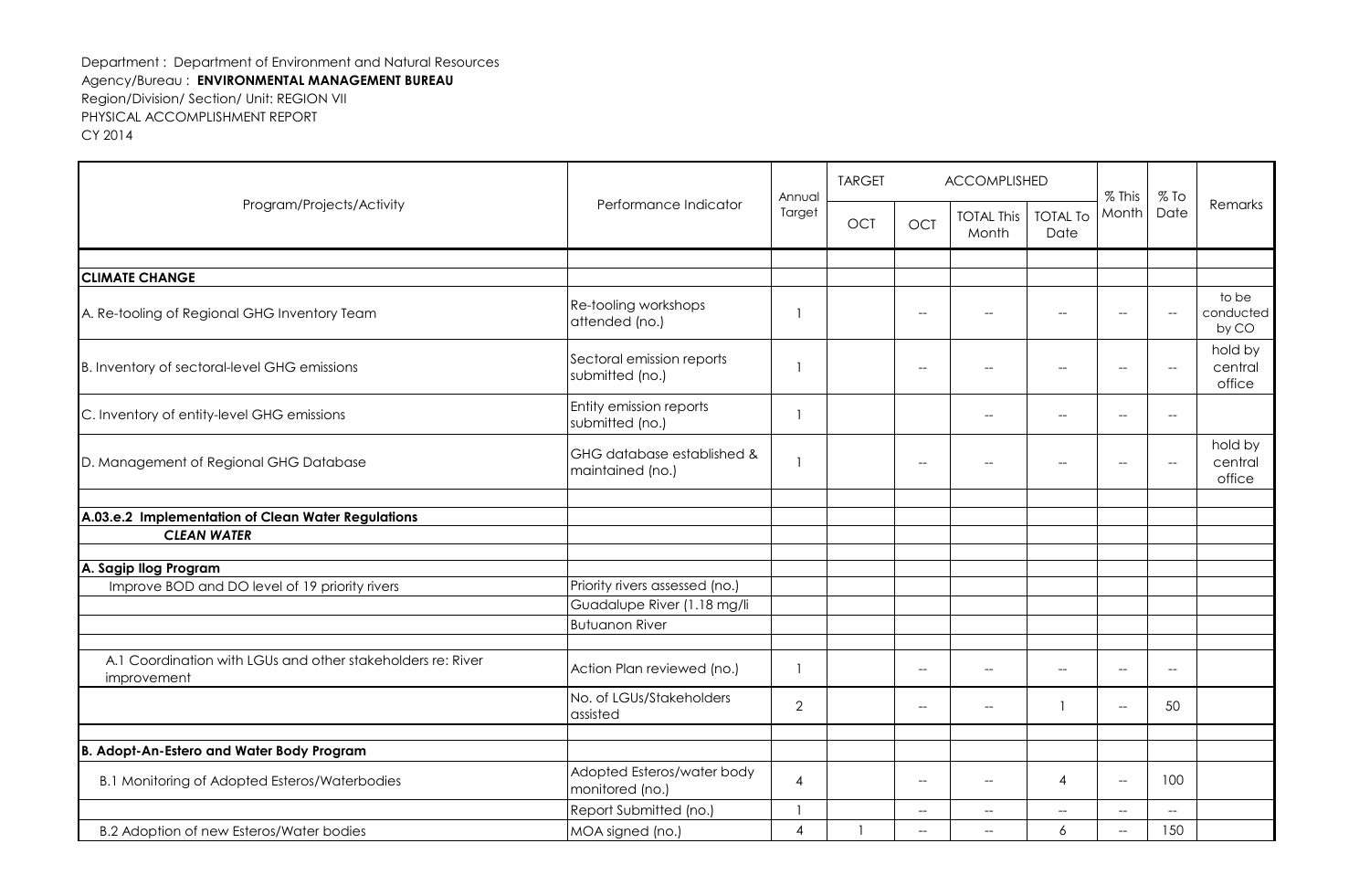| Program/Projects/Activity                                            | Annual<br>Performance Indicator                |                | <b>TARGET</b>  |                | ACCOMPLISHED               |                         | $%$ This                 | $%$ To |         |
|----------------------------------------------------------------------|------------------------------------------------|----------------|----------------|----------------|----------------------------|-------------------------|--------------------------|--------|---------|
|                                                                      |                                                | Target         | OCT            | OCT            | <b>TOTAL This</b><br>Month | <b>TOTAL To</b><br>Date | Month                    | Date   | Remarks |
|                                                                      | New estero/water body<br>adopted (See Annex)   |                |                | 3              | 3                          | 3                       |                          |        |         |
| B.3 IEC Support to Adopt-An-Estero/Waterbody Program                 | IEC activities conducted (no.)                 | $\overline{2}$ |                | $- -$          | $--$                       | $\overline{2}$          | $--$                     | 100    |         |
| Support to Adopt-An-Estero                                           | Esteros/waterbody adopted<br>(no.)             | 4              |                | $\overline{2}$ | $\mathbf{2}$               | $\overline{4}$          | 200                      | 100    |         |
|                                                                      |                                                |                |                |                |                            |                         |                          |        |         |
| C. Compliance Monitoring of Commercial and Industrial Establishments | Wastewater Discharge Permit<br>issued (no.)    | 230            | 20             | 8              | 8                          | 179                     | 40                       | 78     |         |
|                                                                      | - NEW                                          | 20             | $\overline{2}$ | $\overline{2}$ | $\overline{2}$             | 20                      | 100                      | 100    |         |
|                                                                      | - RENEWAL                                      | 210            | 19             | 6              | 6                          | 160                     | 32                       | 76     |         |
|                                                                      | Firms monitored (no.)                          | 300            | 25             | 36             | 36                         | 269                     | 144                      | 90     |         |
|                                                                      | Effluent sampling conducted<br>(no.)           | 260            | 24             | 37             | 37                         | 319                     | 154                      | 123    |         |
|                                                                      | NOVs issued(no.)                               | 20             | $\overline{2}$ |                |                            | 12                      | 50                       | 60     |         |
|                                                                      | <b>Technical Conference</b><br>conducted (no.) | 20             | $\overline{2}$ |                |                            | 12                      | 50                       | 60     |         |
|                                                                      |                                                |                |                |                |                            |                         |                          |        |         |
| D.<br><b>Updating of Universe</b>                                    | Firms surveyed (no.)                           | 40             | $\overline{4}$ | $-$            | $\overline{\phantom{a}}$   | 25                      | $\hspace{0.05cm} -$      | 63     |         |
|                                                                      | NOVs issued Water (no.)                        | 10             |                |                |                            | $\overline{7}$          | $\overline{\phantom{a}}$ | 70     |         |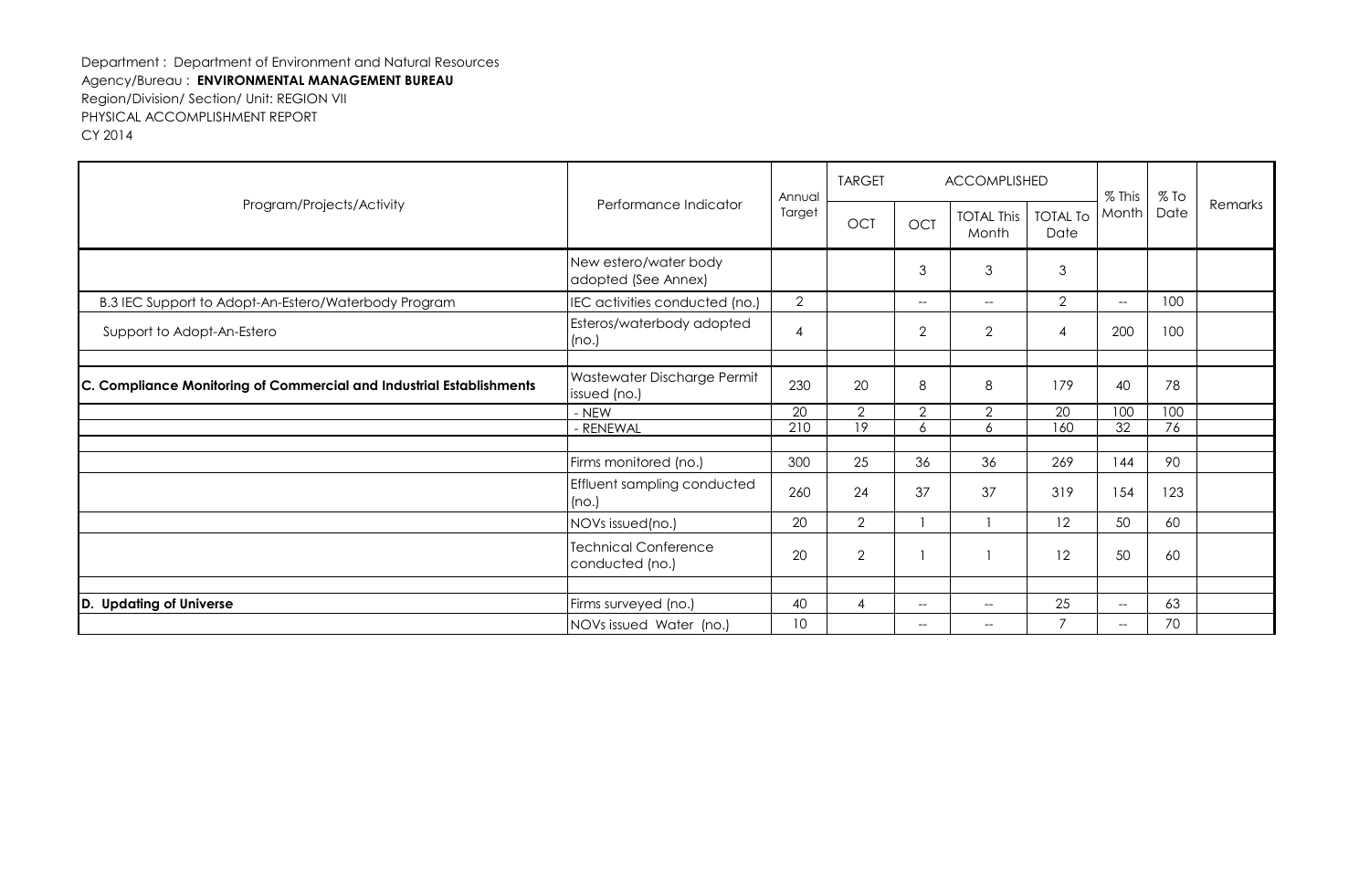| Program/Projects/Activity                                      |                                                    | Annual         | <b>TARGET</b> | <b>ACCOMPLISHED</b>                                 |                                                     |                                                     | $%$ This                                            | $%$ To                                              |         |
|----------------------------------------------------------------|----------------------------------------------------|----------------|---------------|-----------------------------------------------------|-----------------------------------------------------|-----------------------------------------------------|-----------------------------------------------------|-----------------------------------------------------|---------|
|                                                                | Performance Indicator                              | Target         | <b>OCT</b>    | <b>OCT</b>                                          | <b>TOTAL This</b><br>Month                          | <b>TOTAL To</b><br>Date                             | Month                                               | Date                                                | Remarks |
|                                                                |                                                    |                |               |                                                     |                                                     |                                                     |                                                     |                                                     |         |
| <b>Implementation of Clean Water Act</b><br>E.                 |                                                    |                |               |                                                     |                                                     |                                                     |                                                     |                                                     |         |
| E.1 Ambient Water Quality Monitoring                           | Waterbodies monitored (no.)                        | $\overline{4}$ |               | $\hspace{0.05cm} -\hspace{0.05cm} -\hspace{0.05cm}$ | $\hspace{0.05cm}--\hspace{0.05cm}$                  | 4                                                   | $\hspace{0.05cm} -\hspace{0.05cm} -\hspace{0.05cm}$ | 100                                                 |         |
|                                                                | Assessment Report prepared                         | $\overline{4}$ |               | $\overline{2}$                                      | $\overline{2}$                                      | 3                                                   | 200                                                 | 75                                                  |         |
| E.2 Classification/re-classification of water bodies           | Waterbodies classified (no.)                       | $\mathbf{1}$   |               | $\hspace{0.05cm} -\hspace{0.05cm} -\hspace{0.05cm}$ | $\hspace{0.05cm} -\hspace{0.05cm} -\hspace{0.05cm}$ | $\hspace{0.05cm} -\hspace{0.05cm} -\hspace{0.05cm}$ | $--$                                                | $--$                                                |         |
| E.3 Designation/Operationalization of Water Quality Mgt. Areas | WQMAs operationalized (no.)                        | $\mathbf{1}$   |               | $\hspace{0.05cm} -\hspace{0.05cm} -\hspace{0.05cm}$ | $\hspace{0.05cm}--\hspace{0.05cm}$                  | $\overline{\phantom{0}}$                            | $\hspace{0.05cm} -\hspace{0.05cm} -\hspace{0.05cm}$ | $\overline{\phantom{a}}$                            |         |
|                                                                | WQMA operationalized<br>(Butuanon River)           | $\mathbf{1}$   |               | $\hspace{0.05cm} -\hspace{0.05cm} -\hspace{0.05cm}$ | $\hspace{0.05cm} -\hspace{0.05cm} -\hspace{0.05cm}$ | $\hspace{0.05cm} -\hspace{0.05cm} -\hspace{0.05cm}$ | $\hspace{0.05cm} -\hspace{0.05cm} -\hspace{0.05cm}$ | $\hspace{0.05cm} -\hspace{0.05cm} -\hspace{0.05cm}$ |         |
|                                                                | Initial designated WQMA (no.)<br>2014              | $\mathbf{1}$   |               |                                                     |                                                     | -1                                                  | 100                                                 | 100                                                 |         |
|                                                                |                                                    |                |               |                                                     |                                                     |                                                     |                                                     |                                                     |         |
|                                                                | -WQMAs Governing Boards<br>mobilized(meetings)     | $\overline{4}$ |               |                                                     |                                                     | 3                                                   | 100                                                 | 75                                                  |         |
|                                                                | -Multi-sectoral Group (MSG)<br>mobilized(meetings) | $\overline{4}$ |               |                                                     |                                                     | $\overline{2}$                                      | 100                                                 | 50                                                  |         |
|                                                                | -Action Plan adopted                               | $\mathbf{1}$   |               | $-$                                                 | $-$                                                 | $\overline{\phantom{a}}$                            | $\overline{\phantom{a}}$                            | $-$                                                 |         |
|                                                                | -Compliance Scheme<br>submitted                    | -1             |               | $-$                                                 | $\overline{\phantom{a}}$                            | --                                                  | $-$                                                 | $-\!$                                               |         |
|                                                                |                                                    |                |               |                                                     |                                                     |                                                     |                                                     |                                                     |         |
| F. Industrial Ecowatch Program                                 | Industries rated (no.)                             | 21             |               | $\hspace{0.05cm} -\hspace{0.05cm} -\hspace{0.05cm}$ | $\hspace{0.05cm}--\hspace{0.05cm}$                  | $\overline{\phantom{0}}$                            | $--$                                                | $\hspace{0.05cm} -\hspace{0.05cm} -\hspace{0.05cm}$ |         |
| <b>G. Beachwatch Program</b>                                   | Beaches monitored and<br>assessed (no.)            | 17             |               | $\overline{\phantom{a}}$                            | $\overline{\phantom{a}}$                            | 17                                                  | $\hspace{0.05cm} -\hspace{0.05cm} -\hspace{0.05cm}$ | 100                                                 |         |
|                                                                | <b>Bathing Beaches monitored</b><br>(no.)          | $\overline{4}$ |               | $\overline{a}$                                      | $-$                                                 | 4                                                   | $-\!$                                               | 100                                                 |         |
|                                                                |                                                    |                |               |                                                     |                                                     |                                                     |                                                     |                                                     |         |
| H. Preparation of Annual Regional Water Quality Status Report  | Report prepared (no.)                              | $\mathbf{1}$   |               | $\hspace{0.05cm}--\hspace{0.05cm}$                  | $--$                                                | $\hspace{0.05cm}$ – $\hspace{0.05cm}$               | $\hspace{0.05cm}$ – $\hspace{0.05cm}$               | $\overline{\phantom{a}}$                            |         |
|                                                                |                                                    |                |               |                                                     |                                                     |                                                     |                                                     |                                                     |         |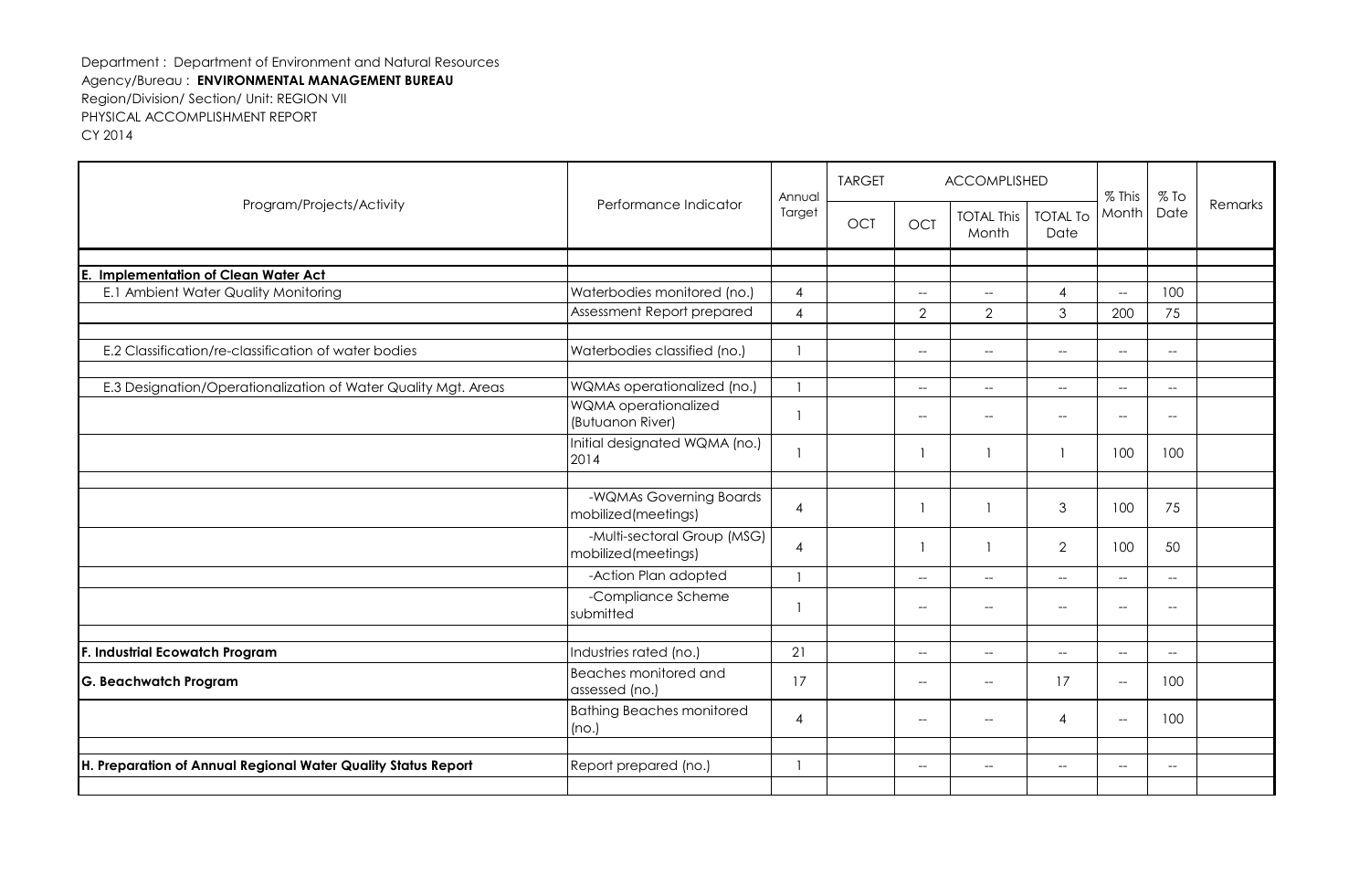|                                                    | Program/Projects/Activity<br>Performance Indicator | Annual          | <b>TARGET</b>  |                                                     | ACCOMPLISHED                                        |                         | $%$ This                                            | $%$ To |         |
|----------------------------------------------------|----------------------------------------------------|-----------------|----------------|-----------------------------------------------------|-----------------------------------------------------|-------------------------|-----------------------------------------------------|--------|---------|
|                                                    |                                                    | Target          | <b>OCT</b>     | OCT                                                 | <b>TOTAL This</b><br>Month                          | <b>TOTAL To</b><br>Date | Month                                               | Date   | Remarks |
| A.03.e.3 Environmental Impact Assesment            |                                                    |                 |                |                                                     |                                                     |                         |                                                     |        |         |
|                                                    |                                                    |                 |                |                                                     |                                                     |                         |                                                     |        |         |
| A. Fastracking of ECC processing/issuance          | ECC issued (no.) ECP, ECAs                         | 330             | 32             | 27                                                  | 27                                                  | 220                     | 84                                                  | 67     |         |
|                                                    | CNC issued (no.)                                   | 550             | 50             | 23                                                  | 23                                                  | 273                     | 46                                                  | 50     |         |
| <b>B. ECC Compliance Monitoring and Evaluation</b> |                                                    |                 |                |                                                     |                                                     |                         |                                                     |        |         |
|                                                    | Projects surveyed without ECC<br>(NO.)             | 35              | 4              | $\overline{7}$                                      | $\overline{7}$                                      | 39                      | 175                                                 | 111    |         |
|                                                    | NOV issued (no.) without ECC                       | 40              | 4              | 3                                                   | 3                                                   | 44                      | 75                                                  | 110    |         |
|                                                    | ECPs monitored (no.)                               | 10 <sup>°</sup> |                | $\overline{\phantom{a}}$                            | $\hspace{0.05cm} -\hspace{0.05cm} -\hspace{0.05cm}$ | 10                      | $\hspace{0.05cm} -\hspace{0.05cm} -\hspace{0.05cm}$ | 100    |         |
|                                                    | Projects w/n ECA's monitored<br>(no.)              | 640             | 54             | 67                                                  | 67                                                  | 645                     | 124                                                 | 101    |         |
|                                                    | Projects monitored w/in PEZA<br>(no.)              | 55              | 5              | $\overline{2}$                                      | $\overline{2}$                                      | 61                      | 40                                                  | 111    |         |
|                                                    | NOV issued (no.) on ECC<br>condition violation     | 120             | 12             | 4                                                   | 4                                                   | 118                     | 33                                                  | 98     |         |
|                                                    | <b>Technical Conference</b><br>conducted (no.)     | 40              | $\overline{4}$ | $\overline{4}$                                      | 4                                                   | 41                      | 100                                                 | 103    |         |
|                                                    | Clustered MMT Organized /<br>Project-based MMT     | $\mathbf{1}$    |                | $\hspace{0.05cm} -\hspace{0.05cm} -\hspace{0.05cm}$ | $- -$                                               | $\mathbf{1}$            | $\hspace{0.05cm} -\hspace{0.05cm} -\hspace{0.05cm}$ | 100    |         |
|                                                    | MMT monitoring conducted<br>(no.)                  | 45              | 5              | $\hspace{0.05cm} -\hspace{0.05cm} -\hspace{0.05cm}$ | $\hspace{0.05cm} \ldots$                            | 64                      | $--$                                                | 142    |         |
|                                                    | Complaints Acted Upon (no.)                        | 10              |                | $\hspace{0.05cm} -\hspace{0.05cm} -\hspace{0.05cm}$ | $\hspace{0.05cm} -\hspace{0.05cm} -\hspace{0.05cm}$ | 13                      | $-$                                                 | 130    |         |
|                                                    |                                                    |                 |                |                                                     |                                                     |                         |                                                     |        |         |
| C. Updating /Upgrading of EIA-IS Database          | <b>EIA-IS Database</b><br>updated/upgraded (no.)   |                 |                | -1                                                  |                                                     | $\overline{1}$          | 100                                                 | 100    |         |
|                                                    |                                                    |                 |                |                                                     |                                                     |                         |                                                     |        |         |
| D. Updating of ECA Mapping                         | GIS data provided for<br>identified ECAs           | 40              | 4              | 4                                                   | 4                                                   | 32                      | 100                                                 | 80     |         |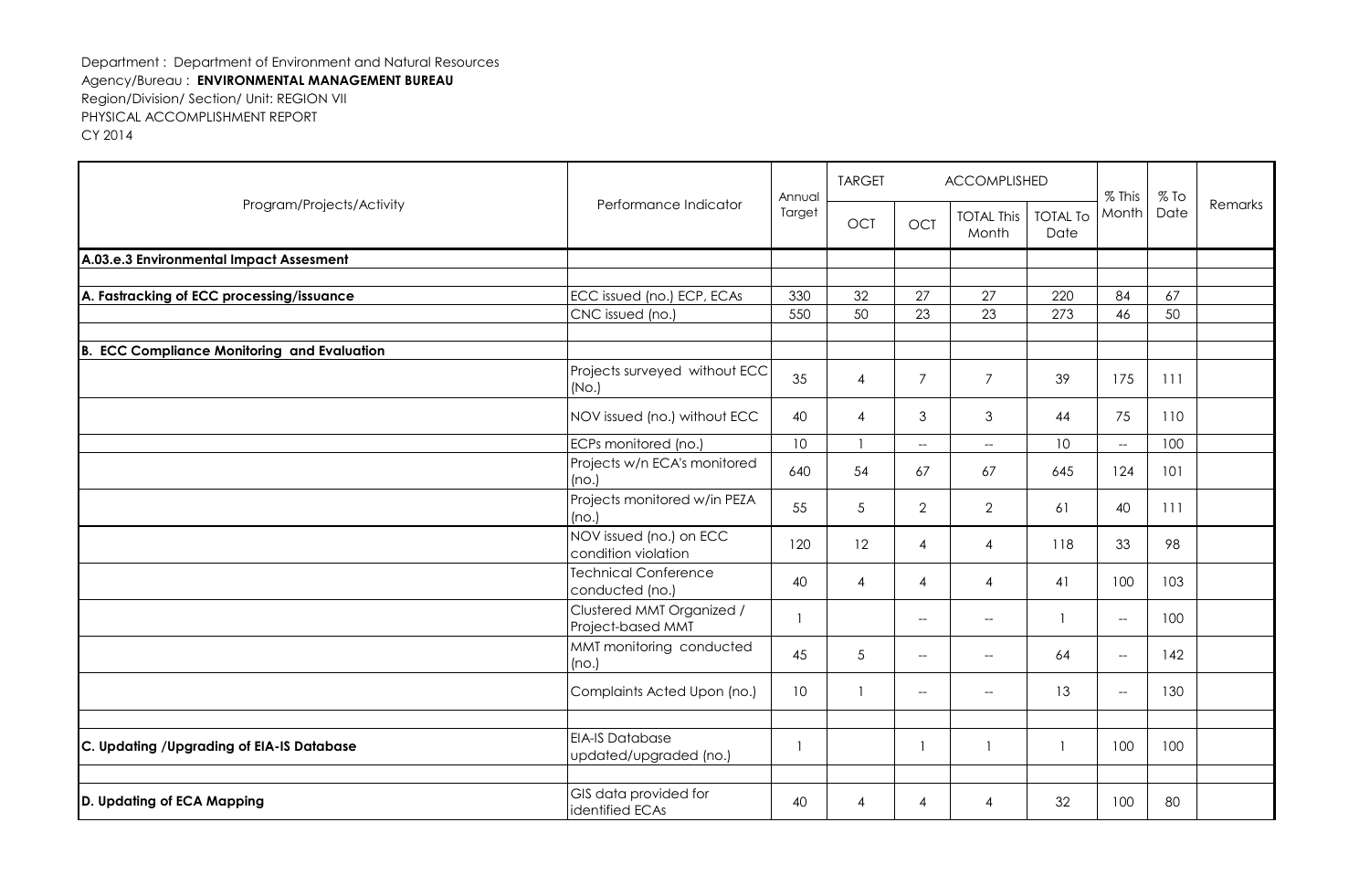| Program/Projects/Activity                                                                    |                                                                                         | Annual<br>Performance Indicator<br>Target | <b>TARGET</b>  | <b>ACCOMPLISHED</b>      |                                                     |                         | $%$ This                                            | $%$ To                                              |         |
|----------------------------------------------------------------------------------------------|-----------------------------------------------------------------------------------------|-------------------------------------------|----------------|--------------------------|-----------------------------------------------------|-------------------------|-----------------------------------------------------|-----------------------------------------------------|---------|
|                                                                                              |                                                                                         |                                           | OCT            | <b>OCT</b>               | <b>TOTAL This</b><br>Month                          | <b>TOTAL To</b><br>Date | Month                                               | Date                                                | Remarks |
|                                                                                              | <b>ECA Maps prepared</b>                                                                |                                           |                | $-$                      | $\hspace{0.05cm} -\hspace{0.05cm} -\hspace{0.05cm}$ | <u></u>                 | $-$                                                 | $\overline{\phantom{a}}$                            |         |
| <b>E. Industry Mapping</b>                                                                   | Projects ECC issued mapped<br>(no.)                                                     | 40                                        | 4              | 4                        | 4                                                   | 32                      | 100                                                 | 80                                                  |         |
|                                                                                              | <b>ECC</b> issued projects provided<br>with geographical coordinates<br>(no.)           | 40                                        | 4              | 4                        | 4                                                   | 32                      | 100                                                 | 80                                                  |         |
| F. Capacity Building in EIA Review & Monitoring                                              | Personnel trained (no.)                                                                 | $\overline{4}$                            |                | $\sim$                   | $\hspace{0.05cm} -\hspace{0.05cm} -\hspace{0.05cm}$ | $\overline{4}$          | $\hspace{0.05cm} -\hspace{0.05cm} -\hspace{0.05cm}$ | 100                                                 |         |
| G. Preparation of Annual Regional Status on EIA implementation                               | Report prepared                                                                         |                                           |                | $-$                      | $\hspace{0.05cm} -\hspace{0.05cm} -\hspace{0.05cm}$ | $-$                     | $\overline{\phantom{a}}$                            | $\hspace{0.05cm} -\hspace{0.05cm} -\hspace{0.05cm}$ |         |
|                                                                                              |                                                                                         |                                           |                |                          |                                                     |                         |                                                     |                                                     |         |
| A.03.f Toxic Substances and Wastes Management Program                                        |                                                                                         |                                           |                |                          |                                                     |                         |                                                     |                                                     |         |
| A.03.f.1 Implementation of ecological solid waste management regulations                     |                                                                                         |                                           |                |                          |                                                     |                         |                                                     |                                                     |         |
| A. Provision of Technical Assistance to LGUs (different aspects as provided<br>in R.A. 9003) | LGUs assisted in the safe<br>closure and rehabilitation of<br>disposal facilities (no.) | 12                                        |                | $\boldsymbol{\Lambda}$   | 4                                                   | 15                      | 400                                                 | 125                                                 |         |
|                                                                                              | Safe Closure and<br>Rehabilitation Plan (SCRP)<br>evaluated/processed (no.)             | 8                                         |                | 3                        | 3                                                   | 3                       | 300                                                 | 38                                                  |         |
|                                                                                              | Closure and rehab plan<br>implementation monitored                                      | 10                                        |                | 5                        | 5                                                   | 10                      | 500                                                 | 100                                                 |         |
|                                                                                              | LGUs assisted in the<br>development of Categorized<br>(CAT) SLF (no.)                   |                                           |                | $-$                      | $\overline{\phantom{a}}$                            | --                      | $-$                                                 | $-\!$                                               |         |
|                                                                                              | Sites identified as feasible for<br>SLF (no.)                                           | $\overline{2}$                            |                |                          |                                                     | $\overline{2}$          | $-$                                                 | 100                                                 |         |
|                                                                                              | SLF sites assessed (no.)                                                                |                                           |                |                          |                                                     |                         | $\hspace{0.05cm} -\hspace{0.05cm} -\hspace{0.05cm}$ | 100                                                 |         |
|                                                                                              | SLFs/Alternative technology<br>monitored (no.)                                          | $\overline{4}$                            | $\overline{2}$ | $\overline{\phantom{a}}$ |                                                     | 4                       | $\overline{\phantom{a}}$                            | 100                                                 |         |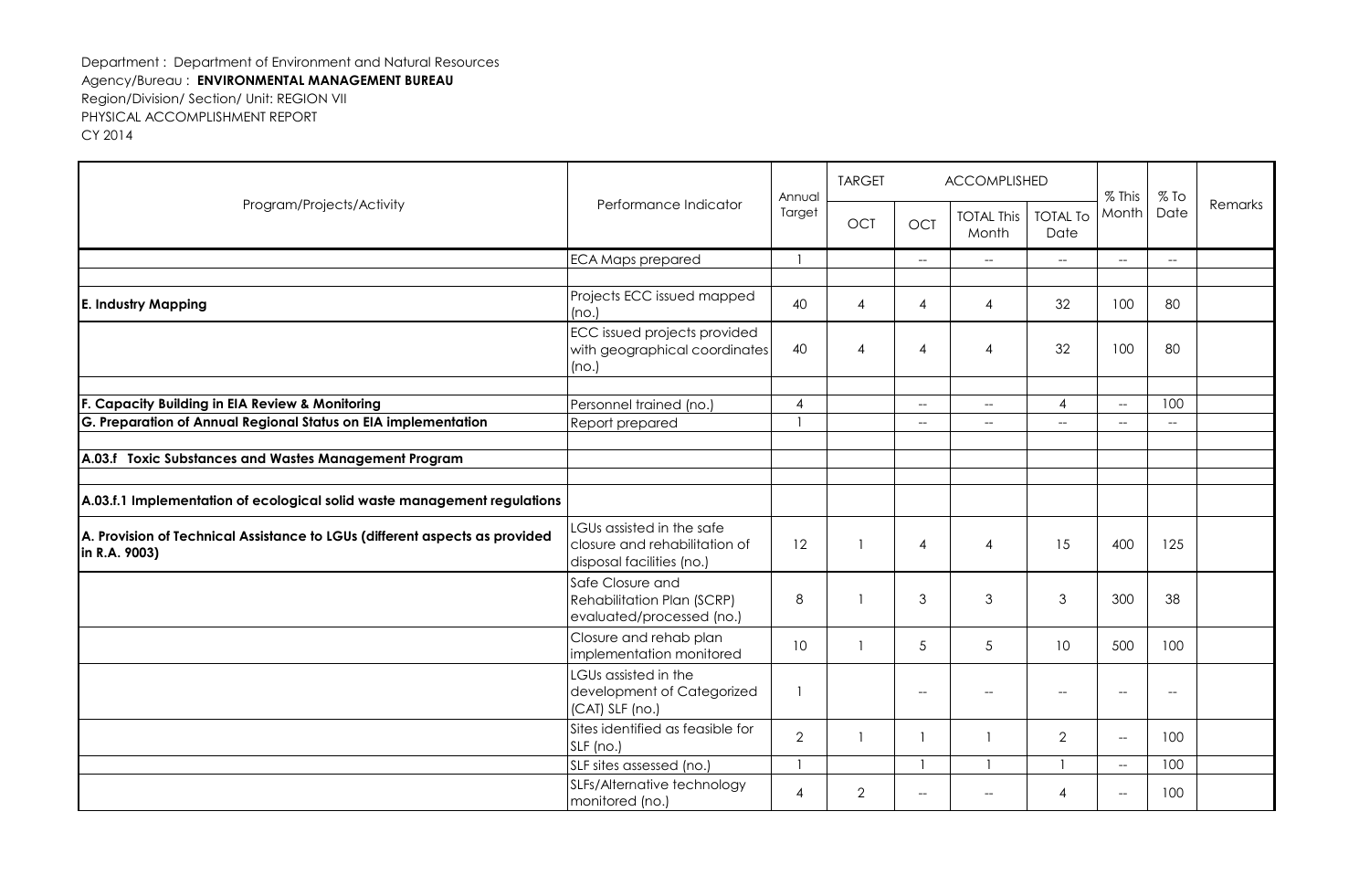| Program/Projects/Activity                            | Performance Indicator                                                       | Annual<br>Target | <b>TARGET</b> | <b>ACCOMPLISHED</b> |                            |                         | $%$ This                                            | $%$ To |         |
|------------------------------------------------------|-----------------------------------------------------------------------------|------------------|---------------|---------------------|----------------------------|-------------------------|-----------------------------------------------------|--------|---------|
|                                                      |                                                                             |                  | OCT           | <b>OCT</b>          | <b>TOTAL This</b><br>Month | <b>TOTAL To</b><br>Date | Month                                               | Date   | Remarks |
|                                                      | 10 yr SWM Plan evaluated (no.)                                              |                  |               | $-$                 | $--$                       |                         | $\hspace{0.05cm} -\hspace{0.05cm} -\hspace{0.05cm}$ | 100    |         |
|                                                      | LGU model sites<br>monitored(no.)                                           | $\overline{7}$   |               | $-$                 |                            | $\overline{4}$          | $\hspace{0.05cm} -\hspace{0.05cm} -\hspace{0.05cm}$ | 57     |         |
| <b>ESWM Implemention in Schools and Universities</b> | Ecosavers program replicated<br>(no.)                                       | $\overline{2}$   |               | $\overline{2}$      | $\overline{2}$             | $\overline{2}$          | $\hspace{0.05cm} -\hspace{0.05cm} -\hspace{0.05cm}$ | 100    |         |
|                                                      |                                                                             |                  |               |                     |                            |                         |                                                     |        |         |
| <b>IB.</b> Promote 3 R's                             | <b>Regional Ecology Centers</b><br>(RECs)<br>established/strengthened (no.) |                  |               | $-$                 |                            |                         | $-\!$                                               | 100    |         |
|                                                      | Operational MRFs monitored<br>(no.)                                         | 3                |               | 3                   | 3                          | 3                       | 300                                                 | 100    |         |
|                                                      | MRF Established (no.)                                                       | 4                |               | 4                   | Δ                          | 4                       | 400                                                 | 100    |         |
| <b>ESWM for Commercial Establishment</b>             | List of commercial<br>establishments implementing<br>ESWM (1 per city)      | 10               |               | $\overline{4}$      | 4                          | 10                      | 400                                                 | 100    |         |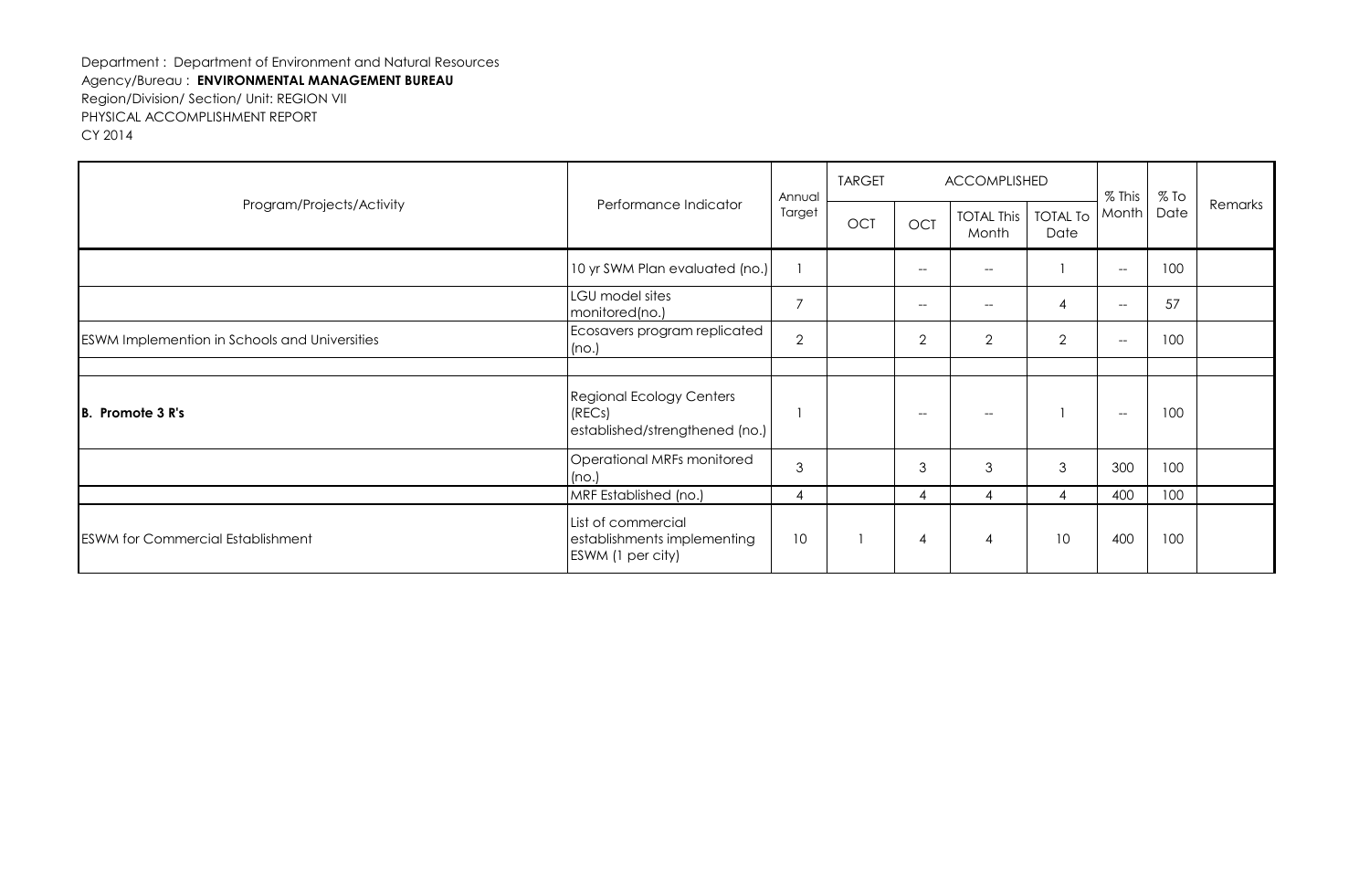| Program/Projects/Activity                                                                                                                                                                 | Performance Indicator                       | Annual<br>Target | <b>TARGET</b>  | <b>ACCOMPLISHED</b>                                 |                                                     |                                                     | $%$ This                                            | $%$ To                   | Remarks |
|-------------------------------------------------------------------------------------------------------------------------------------------------------------------------------------------|---------------------------------------------|------------------|----------------|-----------------------------------------------------|-----------------------------------------------------|-----------------------------------------------------|-----------------------------------------------------|--------------------------|---------|
|                                                                                                                                                                                           |                                             |                  | <b>OCT</b>     | <b>OCT</b>                                          | <b>TOTAL This</b><br>Month                          | <b>TOTAL To</b><br>Date                             | Month                                               | Date                     |         |
| ESWM for Markets (All cities and municipalities)                                                                                                                                          | List of markets implementing<br><b>ESWM</b> | 132              | 11             | 33                                                  | 33                                                  | 133                                                 | 300                                                 | 101                      |         |
| C. Establish formal partnerships with civil society, private sector, media and<br>other interested partners (to include 17 cities under Environmentally<br><b>Sustainable Cities ESC)</b> | LGUs/Cities assisted (no.)                  |                  |                |                                                     |                                                     | $\overline{\phantom{a}}$                            | 100                                                 | 100                      |         |
| D. Capability Building/IEC activities on ESWM                                                                                                                                             | LGUs trained (no.)                          | 30               |                | $--$                                                | $\hspace{0.05cm} -\hspace{0.05cm} -\hspace{0.05cm}$ | 35                                                  | $\overline{\phantom{a}}$                            | 117                      |         |
|                                                                                                                                                                                           |                                             |                  |                |                                                     |                                                     |                                                     |                                                     |                          |         |
|                                                                                                                                                                                           | ESWM materials printed and                  | 100              |                | $\hspace{0.05cm} -\hspace{0.05cm} -\hspace{0.05cm}$ | $\hspace{0.05cm} \ldots$                            | 100                                                 | $\hspace{0.05cm} -\hspace{0.05cm} -\hspace{0.05cm}$ | 100                      |         |
| E. Preparation and submission Regional Solid Waste Status Report                                                                                                                          | Reports submitted (no.)                     |                  |                | $- -$                                               | $-\!$                                               | $\hspace{0.05cm} -\hspace{0.05cm} -\hspace{0.05cm}$ | $--$                                                | $\overline{\phantom{a}}$ |         |
|                                                                                                                                                                                           | - Monthly Reports submitted<br>(no.)        | $\overline{4}$   |                | $-$                                                 |                                                     | $-$                                                 | $\overline{\phantom{a}}$                            | $\overline{a}$           |         |
|                                                                                                                                                                                           |                                             |                  |                |                                                     |                                                     |                                                     |                                                     |                          |         |
| A.03.f.2 Implementation of Toxic Substances and Hazardous Waste<br><b>Management Regulations</b>                                                                                          |                                             |                  |                |                                                     |                                                     |                                                     |                                                     |                          |         |
| A. Review and processing of applications for the following:                                                                                                                               |                                             |                  |                |                                                     |                                                     |                                                     |                                                     |                          |         |
| - Phil. Inventory of Chemicals & Chemical Substances                                                                                                                                      | PICCs Certificates issued (no.)             | 20               | $\overline{2}$ | $\overline{2}$                                      | $\overline{2}$                                      | 31                                                  | 100                                                 | 155                      |         |
| - Small Quantity Importation Clearance                                                                                                                                                    | SQIs issued (no.)                           | 110              | 9              | 15                                                  | 15                                                  | 179                                                 | 150                                                 | 163                      |         |
| - Registration of CCO Certificates                                                                                                                                                        | Registration certificates issued<br>(no.)   | 8                |                | $\overline{\phantom{0}}$                            |                                                     | 8                                                   | $\overline{\phantom{a}}$                            | 100                      |         |
| (Asbestos, Cyanide Mercury, ODS, PCBs)                                                                                                                                                    |                                             |                  |                |                                                     |                                                     |                                                     |                                                     |                          |         |
| - Importation Clearance under CCOs                                                                                                                                                        | Importation clearances issued<br>(no.)      | 24               | $\overline{2}$ | 5                                                   | 5                                                   | 33                                                  | 250                                                 | 138                      |         |
| Asbestos, Cyanide Mercury)                                                                                                                                                                |                                             |                  |                |                                                     |                                                     |                                                     |                                                     |                          |         |
| - Clearance for ODS Chemical dealers                                                                                                                                                      | Clearances issued (no.)                     |                  |                |                                                     |                                                     |                                                     |                                                     |                          |         |
|                                                                                                                                                                                           |                                             |                  |                |                                                     |                                                     |                                                     |                                                     |                          |         |
| A.1 Conduct of on-site Inspection prior to issuance of<br>permits/clearances (ODS,PCL, etc.)                                                                                              | Inspection Report (no.)                     |                  |                |                                                     |                                                     |                                                     |                                                     |                          |         |
|                                                                                                                                                                                           |                                             |                  |                |                                                     |                                                     |                                                     |                                                     |                          |         |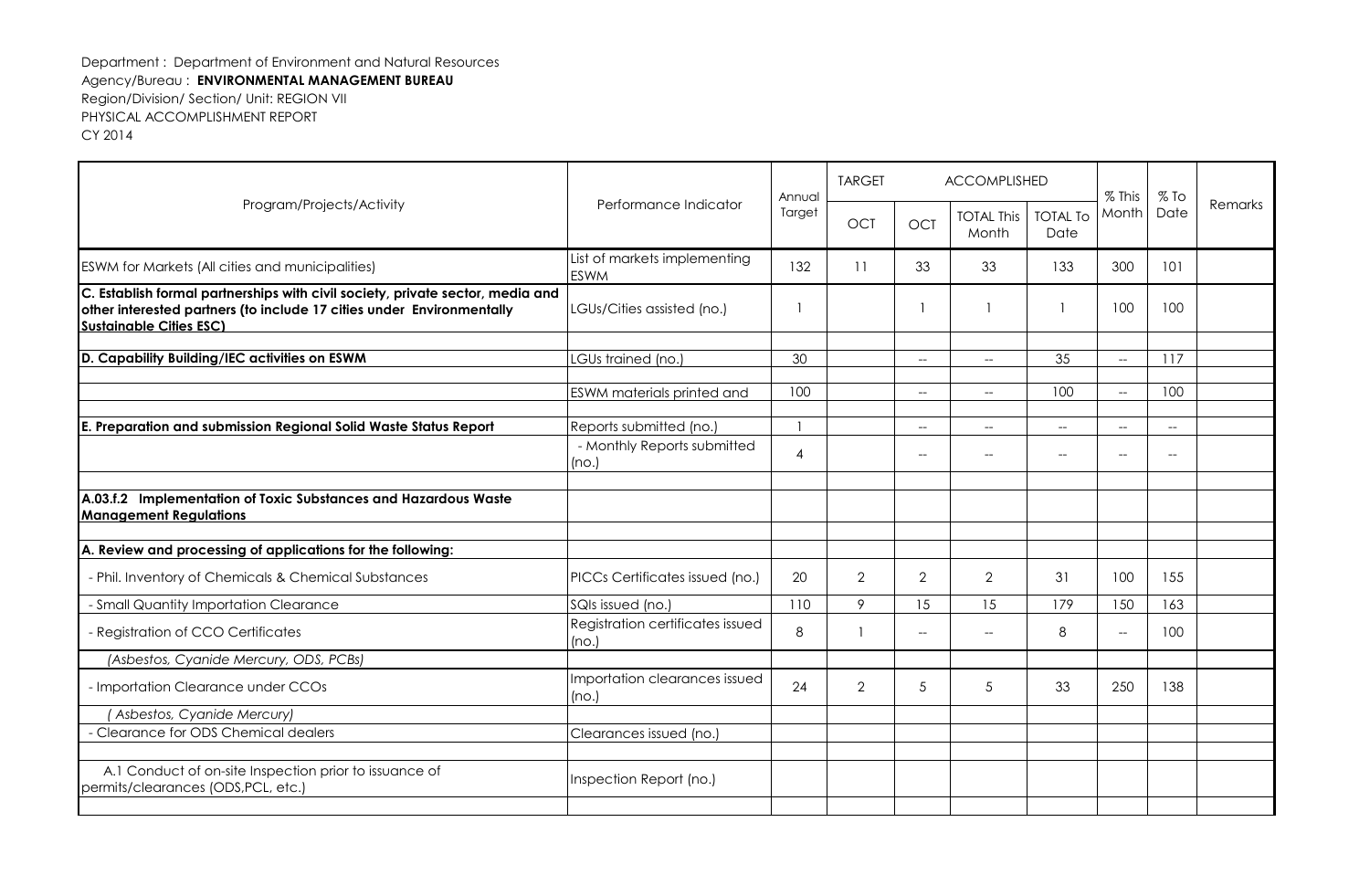| Program/Projects/Activity                                                                                    | Performance Indicator                          | Annual          | <b>TARGET</b>  |                          | ACCOMPLISHED                                        |                         |                                                     | $%$ To |         |
|--------------------------------------------------------------------------------------------------------------|------------------------------------------------|-----------------|----------------|--------------------------|-----------------------------------------------------|-------------------------|-----------------------------------------------------|--------|---------|
|                                                                                                              |                                                | Target          | <b>OCT</b>     | <b>OCT</b>               | <b>TOTAL This</b><br>Month                          | <b>TOTAL To</b><br>Date | $%$ This<br>Month                                   | Date   | Remarks |
| B. Monitoring of Industries with CCO Registration and Importation Clearance                                  |                                                |                 |                |                          |                                                     |                         |                                                     |        |         |
| (including those with SQI)                                                                                   |                                                |                 |                |                          |                                                     |                         |                                                     |        |         |
| - Conduct of compliance monitoring                                                                           | Firms monitored (no.)                          | 12              |                | 5                        | 5                                                   | 12                      | 500                                                 | 100    |         |
| Desk/table monitoring of CCOs (post requirement)                                                             |                                                |                 |                |                          |                                                     |                         |                                                     |        |         |
|                                                                                                              | NOVs issued (no.)                              |                 |                | $-\!$                    | $\hspace{0.05cm} -\hspace{0.05cm} -\hspace{0.05cm}$ | $\mathbf{1}$            | $\overline{\phantom{a}}$                            | 100    |         |
|                                                                                                              | <b>Technical Conference</b><br>conducted (no.) |                 |                |                          |                                                     |                         |                                                     |        |         |
|                                                                                                              |                                                |                 |                |                          |                                                     |                         |                                                     |        |         |
| C. Survey of industrial importers, manufacturers, distributors/dealers, users<br>and waste service providers | Firms surveyed (no.)                           | 5               |                |                          |                                                     | 4                       | 100                                                 | 80     |         |
|                                                                                                              | NOV's issued (no.)                             |                 |                |                          |                                                     |                         | $\hspace{0.05cm} -\hspace{0.05cm} -\hspace{0.05cm}$ | 100    |         |
|                                                                                                              |                                                |                 |                |                          |                                                     |                         |                                                     |        |         |
| <b>D. Database on Toxic Chemicals</b>                                                                        | Database updated (no.)                         |                 |                |                          |                                                     |                         | 100                                                 | 100    |         |
| E. Capability Building/ IEC                                                                                  | Lectures/orientations<br>conducted             | $\overline{2}$  |                | $\overline{\phantom{a}}$ | $-$                                                 | $\overline{2}$          | $\hspace{0.05cm} -\hspace{0.05cm} -\hspace{0.05cm}$ | 100    |         |
|                                                                                                              | Trainings on toxic chemicals<br>attended (no.) | $\overline{2}$  |                | --                       | $\overline{\phantom{a}}$                            | 3                       | $\hspace{0.05cm} -\hspace{0.05cm} -\hspace{0.05cm}$ | 150    |         |
|                                                                                                              |                                                |                 |                |                          |                                                     |                         |                                                     |        |         |
| A.03.f3 Hazardous Wastes Management                                                                          |                                                |                 |                |                          |                                                     |                         |                                                     |        |         |
|                                                                                                              |                                                |                 |                |                          |                                                     |                         |                                                     |        |         |
| A. Processing of permits/registration of HWGs                                                                | HWGs (firms) registered(no.)                   | 40              | $\overline{4}$ | 5                        | $5\overline{)}$                                     | 57                      | 125                                                 | 143    |         |
|                                                                                                              | Transport permit issued (no.)                  | 175             | 15             | 25                       | 25                                                  | 213                     | 167                                                 | 122    |         |
|                                                                                                              |                                                |                 |                |                          |                                                     |                         |                                                     |        |         |
| B. Conduct of survey, inspection and monitoring of:                                                          | HWGs surveyed (no.)                            | 10              |                |                          |                                                     | $\overline{7}$          | 100                                                 | 70     |         |
|                                                                                                              | NOV Issued (no.)                               | $\overline{2}$  |                | $\overline{\phantom{a}}$ | $\overline{a}$                                      | $\overline{2}$          | $\overline{\phantom{a}}$                            | 100    |         |
|                                                                                                              |                                                |                 |                |                          |                                                     |                         |                                                     |        |         |
| -Hazardous Waste Generators                                                                                  | <b>Hazwaste Generators</b><br>monitored (no.)  | 50              | 4              | 15                       | 15                                                  | 42                      | 300                                                 | 84     |         |
| -Transporters                                                                                                | Transporters monitored (no.)                   | 8               |                | 4                        | $\overline{4}$                                      | 4                       | 400                                                 | 50     |         |
| -TSD Facilities                                                                                              | TSD Facilities monitored (no.)                 | $\ddot{\delta}$ |                | 3                        | 3                                                   | 5                       | 300                                                 | 83     |         |